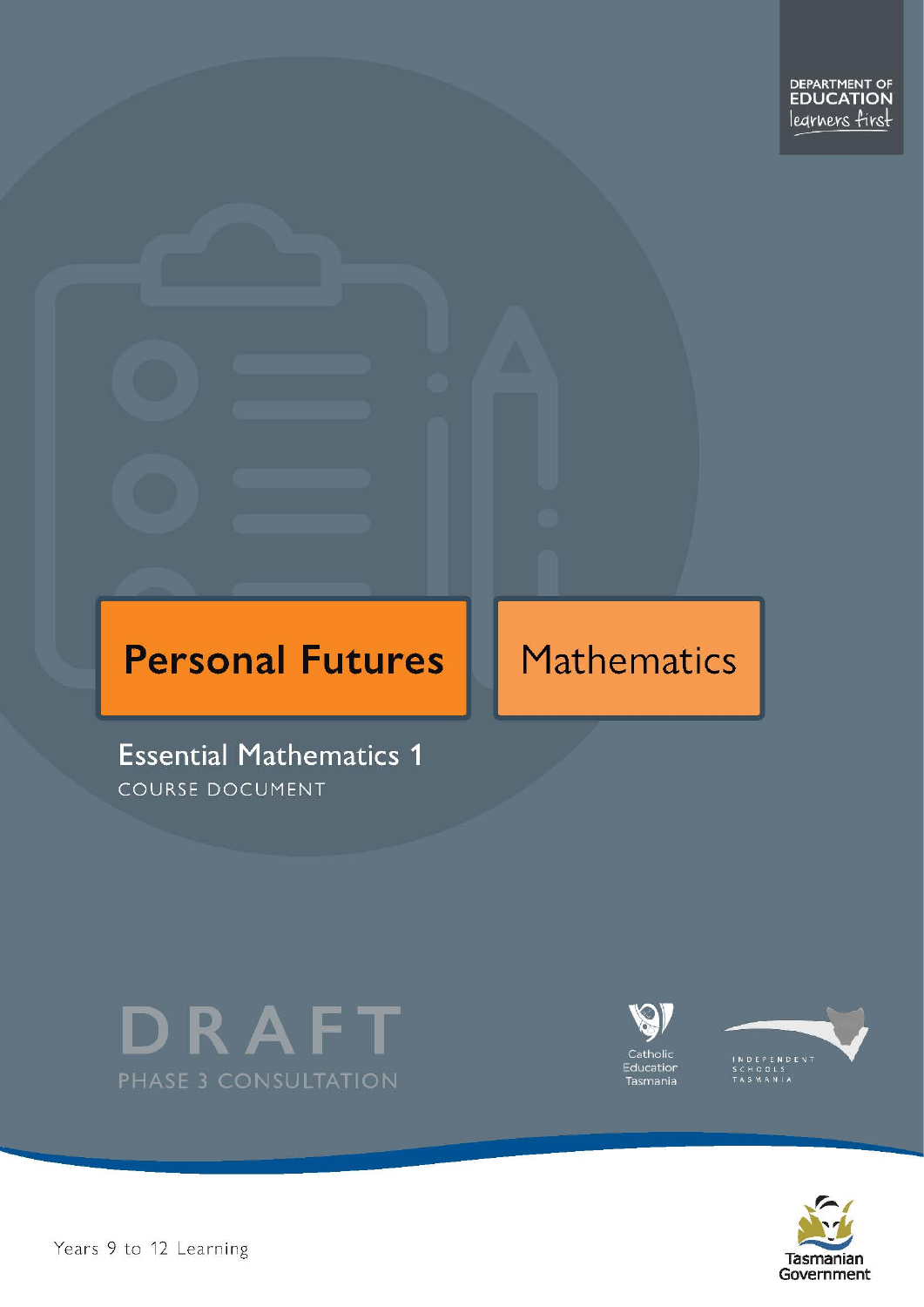# Table of Contents

Phase 3 Consultation Draft Published: March 2021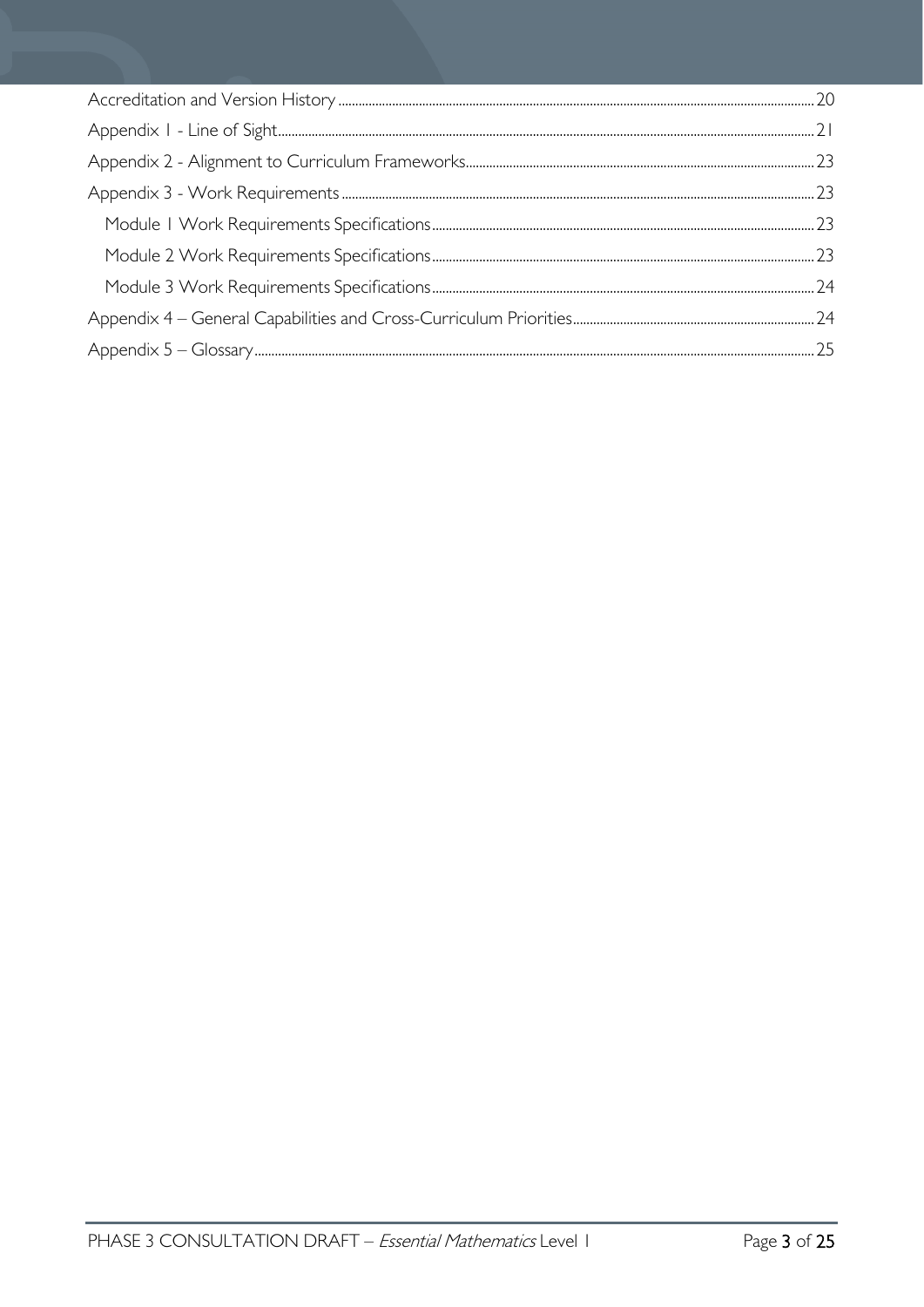### <span id="page-3-0"></span>Essential Mathematics, 150 hours – Level 1

This course is the Level 1 component of the Essential Mathematics program.

### <span id="page-3-1"></span>Aims

The purpose of Years 9 to 12 [Education](https://publicdocumentcentre.education.tas.gov.au/library/Shared%20Documents/Years-9-to-12-Education-Framework.pdf) is to enable all students to achieve their potential through Years 9 to 12 and beyond in further study, training or employment.

Years 9 to 12 Education enables: Personal Empowerment, Cultural Transmission, Preparation for Citizenship and Preparation for Work.

This course supports the principles of Access, Agency, Excellence, Balance, Support and Achievement as part of a range of programs that enables students to access a diverse and highly flexible range of learning opportunities suited to their level of readiness, interests and aspirations.

Courses aligned to the Years 9 to 12 Curriculum [Framework](https://publicdocumentcentre.education.tas.gov.au/library/Shared%20Documents/Education%209-12%20Frameworks%20A3%20WEB%20POSTER.pdf) belong to one of the five focus areas of Discipline-based Study, Transdisciplinary Projects, Professional Studies, Work-based Learning and Personal Futures.

Essential Mathematics Level 1is a Personal Futures course.

### <span id="page-3-2"></span>Focus Area – Personal Futures

Personal Futures courses prepare students to be independent young adults, able to lead healthy, fulfilled and balanced lives. Learning is highly personalised. Students develop strategies to optimise learning, make decisions, solve problems, set career and life goals, and pursue areas of strong personal interest. Personal Futures supports students to develop the required knowledge, skills and understandings to make informed choices that enhance their own and others' health and wellbeing. The inclusion of Personal Futures as a focus area responds to a range of contemporary research findings highlighting the importance of students having broad educational goals that include individual and collective wellbeing and opportunities for student agency as they navigate a complex and uncertain world.

Personal Futures courses have three key features that guide teaching and learning

- theory and dialogue
- informed action
- reflection and dialogue.

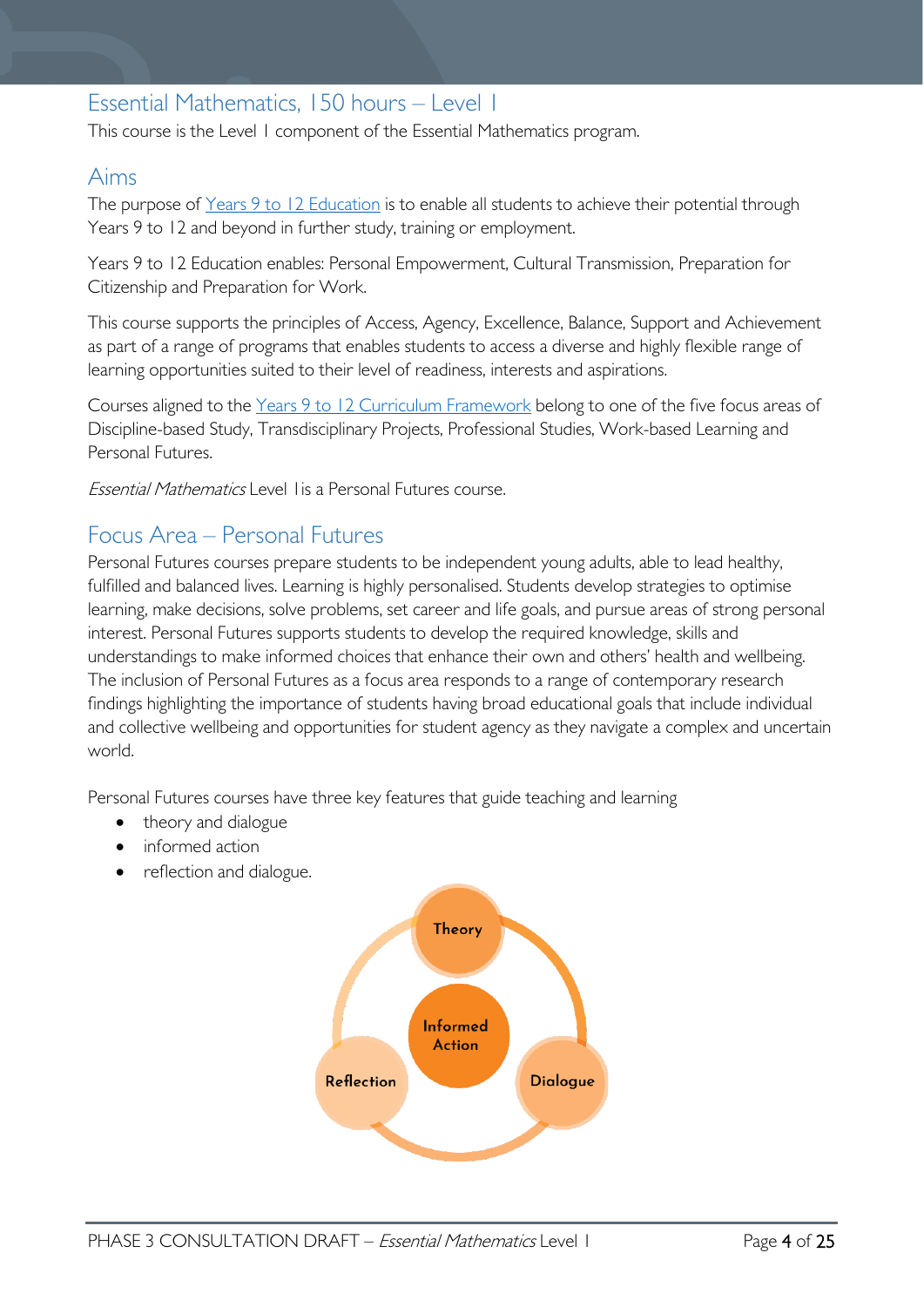In this course learners will do this by building the foundational understanding, background knowledge, rules and conventions of mathematics. They will interact and work with other people, exploring reasoning and learning from others. Learners will identify challenges and will use problem solving and mathematical reasoning to trial strategies, compare solutions and generate knowledge. Using a growth mindset, they will integrate their prior knowledge, skills, attitudes and values in mathematics to improve their understanding and refine personal decisions.

### <span id="page-4-0"></span>Rationale

The Essential Mathematics Level 1 course is designed to develop adolescent learners' confidence and self-esteem to engage with mathematics and develop their ability to apply mathematical thinking and reasoning in real world contexts. In doing so, the course enables learners to build the requisite knowledge and skills and the capacity, confidence and disposition to use mathematics to meet the minimum adult numeracy standard as detailed by ACSF Level 3 - numeracy.

This course will promote Mathematics and numeracy learning opportunities that aims to:

- enable learners to interpret everyday practical situations; and
- provide the basis for many informed personal decisions.

These aims will be met by developing learners' ability to formulate situations mathematically and to employ mathematical concepts, facts, procedures and reasoning to interpret these situations. This is more pertinent than ever before as 75% of the fastest growing occupations require competence in STEM with an estimated 44% or 5.1 million jobs in Australia at risk of digital disruption<sup>1</sup>. Successful completion of the course will provide learners with a level of mathematical competence that will enable them to contribute productively in the rapidly changing workforce.

#### Reference:

Price-Waterhouse Report (April, 2015). A Smart Move: Future proofing Australia's workforce by growing skills in science, mathematics, engineering and maths (STEM)

### <span id="page-4-1"></span>Integration of General Capabilities and Cross-Curriculum Priorities

The general capabilities addressed specifically in this course are:

- Critical and creative thinking  $\mathbb{C}$
- Information and communication technology capability  $\cdot\cdot\cdot$
- Literacy
- Numeracy
- Personal and social capability  $\ddot{\bullet}$

The cross-curriculum priorities are enabled through this course are:

- Aboriginal and Torres Strait Islander Histories and Cultures  $\mathcal$
- Asia and Australia's Engagement with Asia **AA**
- Sustainability  $\triangleleft$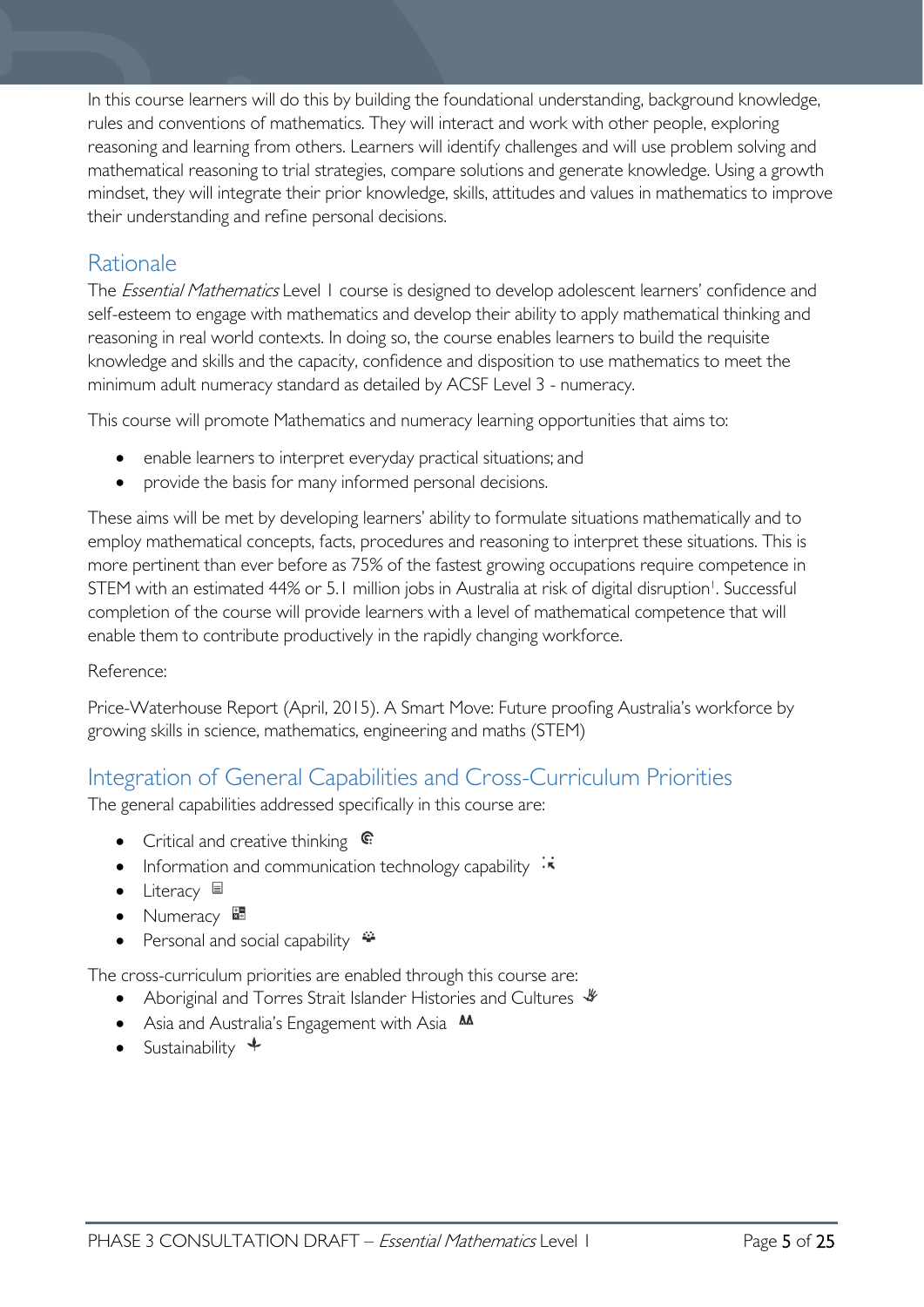### <span id="page-5-0"></span>Course Description

Essential Mathematics Level 1 is designed to build foundational knowledge of mathematics that enables learners to select and apply problem-solving strategies and mathematical techniques to engage in situations involving:

- number, proportional reasoning, financial mathematics and pattern
- using units of measurement, shape, maps and plans
- everyday chance events, data collection and representation

Learners will develop their multiplicative thinking and mathematical reasoning by:

- engaging in mathematical discussions
- working on collaborative problem-solving tasks
- sharing strategies and solutions
- providing explanations for their answers.

They will reflect on everyday scenarios involving mathematics and will integrate their prior knowledge, skills, attitudes and values in mathematics to refine improve their understanding and refine personal decisions.

### <span id="page-5-1"></span>Pathways

The *Essential Mathematics* Level 1 course enables learning continuity from Years 8-10 Australian Curriculum Mathematics for learners who have attained either a 'D' or 'E' rating and where an agreed Individual Education Plan is in place. Additionally, learners who have successfully undertaken the currently accredited TASC course Preliminary Mathematics Stage 4 may progress into Level 1 of this course.

Essential Mathematics Level 1 will provide the fundamental knowledge for learners wishing to pursue further mathematics study in *Essential Mathematics* Level 2.

### <span id="page-5-2"></span>Course Requirements

- Access considerations students who have attained a 'D' or 'E' rating in Australian Curriculum: Mathematics at the end of Year 8 or 9 and who have an agreed Individual Education Plan in place stating that the learning outcomes in this course are developmentally appropriate are able to access this course.
- Resources the learning outcomes in this course require learners to have access to specific mathematics manipulatives and concrete materials including counters, dice, spinners, blocks, 3 dimensional models.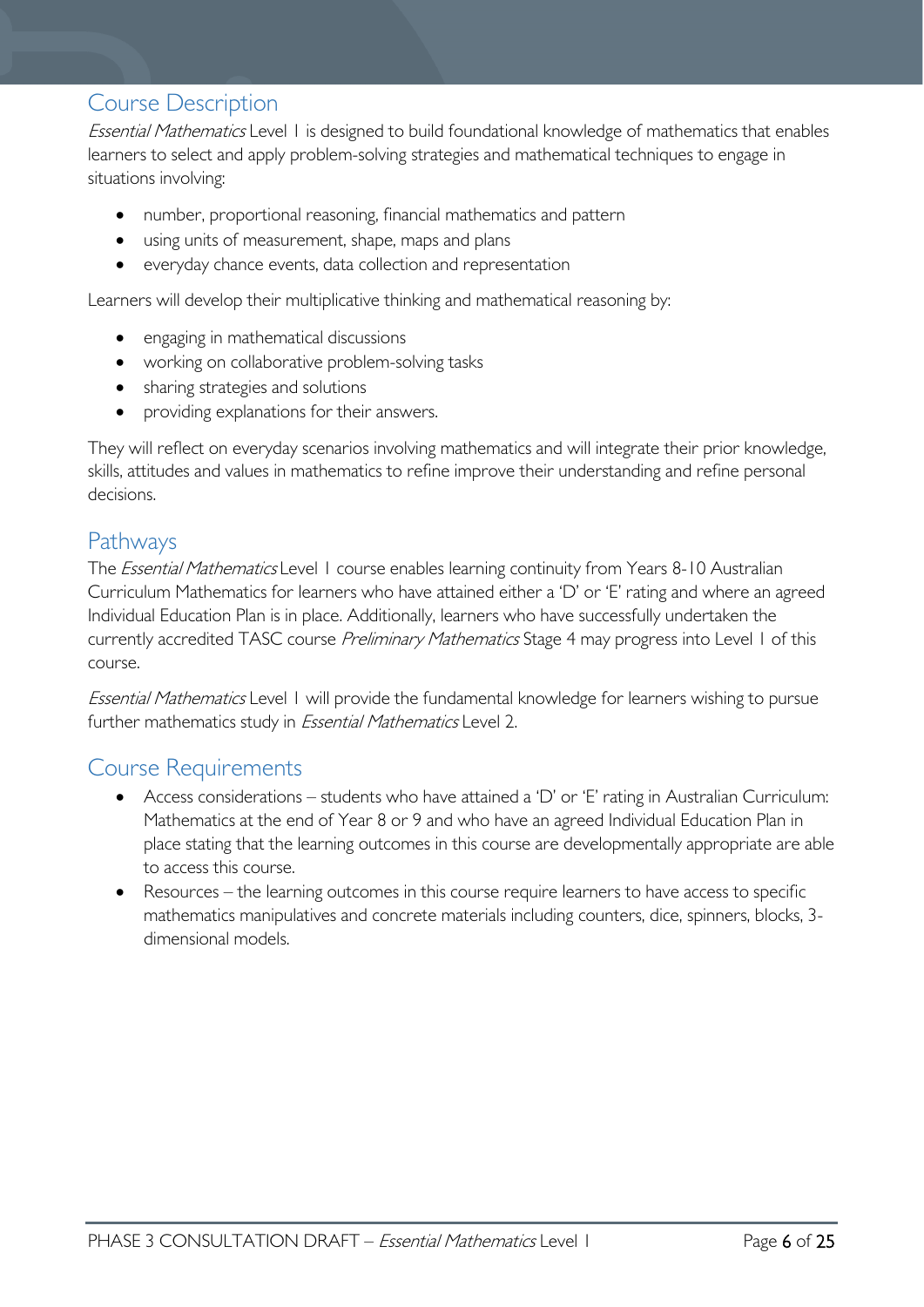### <span id="page-6-0"></span>Course Structure, Delivery and Progression

#### <span id="page-6-1"></span>**Structure**

This course consists of three 50-hour modules.

Modules Available Core Module 1: Multiplicative thinking Core Module 2: Measurement and geometric reasoning Core Module 3: Algebraic and statistical reasoning



#### <span id="page-6-2"></span>**Delivery**

Module 1 should be delivered first, there is no other prescribed order

#### <span id="page-6-3"></span>Developmental Progression

At both the module and course level the learner is introduced to and builds upon key ideas, concepts, skills, knowledge and understanding leading to performance of understanding reflected in the work requirements.

Individual modules have a developmental progression that introduces, builds upon and culminates in a performance of understanding in the work requirements. Between modules there is also a developmental progression that leads to a culminating performance of understanding in the final work requirements.

### <span id="page-6-4"></span>Module 1 - Multiplicative thinking

This module contains two topics:

- Multiplicative thinking
- Algebraic reasoning

'Multiplicative thinking' will enable learners to develop a capacity to work flexibly and efficiently with whole numbers, decimals, common fractions, ratio and percentages. In turn this will improve learners' ability to recognise and solve problems involving multiplication and division including direct and indirect proportion.

'Algebraic reasoning' will enable learners to develop the capacity to communicate mathematical situations effectively through words, symbolic expressions, written algorithms and other representations. They will explore, describe and extend number patterns, find generalisations in situations involving two variables, identify equivalent expressions and explore equivalence, factors and properties of numbers.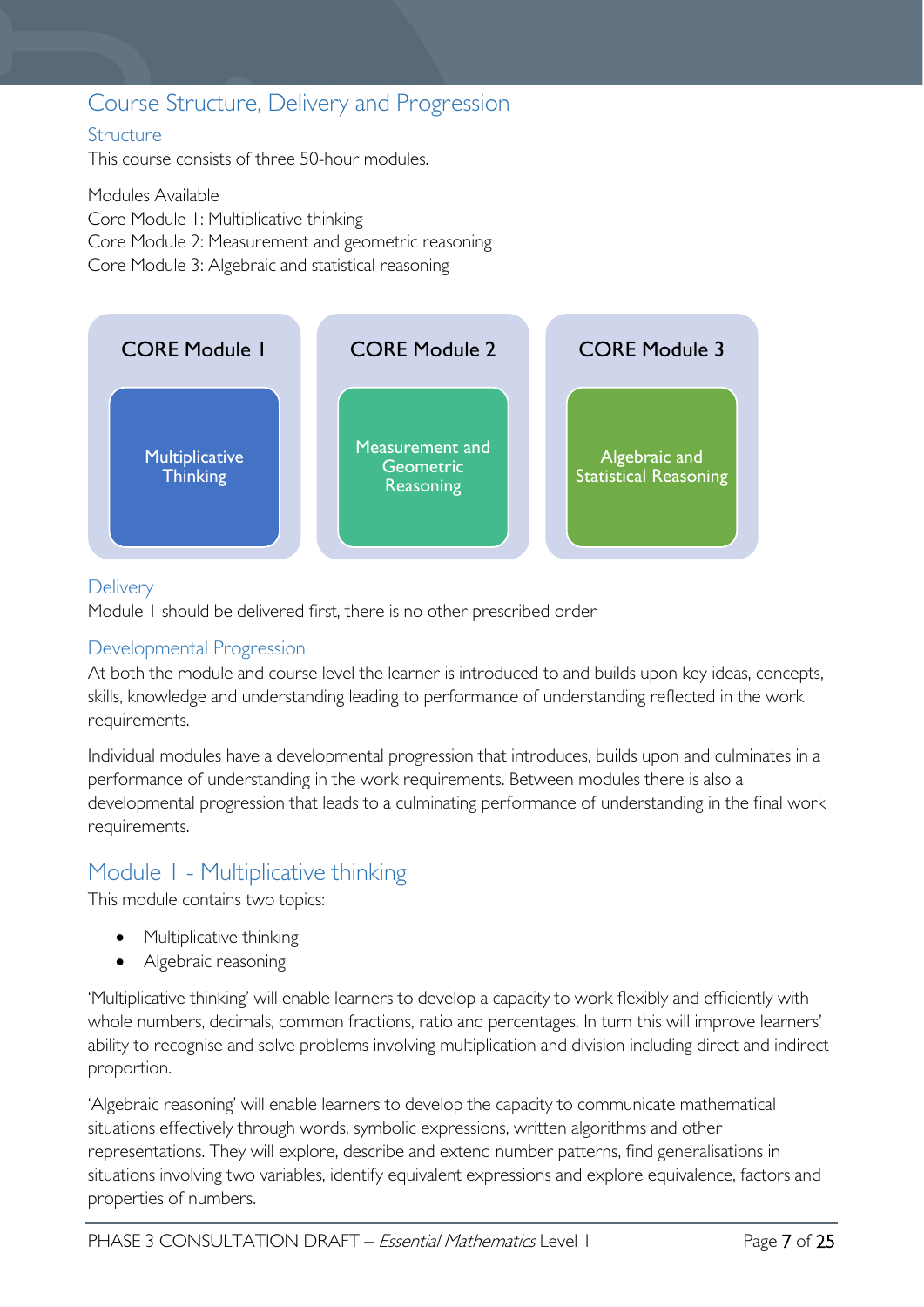#### <span id="page-7-0"></span>Module 1 Learning Outcomes

On successful completion of this module, learners will be able to:

- 1. Interpret and communicate mathematical information and ideas and apply mathematical conventions in a range of contexts
- 2. Select and apply a variety of mathematical and problem-solving strategies in a range of contexts and reflect on their effectiveness
- 3. Apply mathematical reasoning to make inferences, generalize and represent relationships and explain thinking in a range of contexts
- 4. Apply a range of mathematical techniques and procedures to solve problems and make informed choices in situations involving number and algebra

#### <span id="page-7-1"></span>Module 1 Content

This topic has three subtopics:

- Number and place value
- Fractions, decimals and percentages
- Money and financial mathematics

#### Number and place value:

Key knowledge and skills:

- Investigate and use the properties of odd and even numbers
- Identify and describe factors and multiples of whole numbers and use them to solve problems
- Solve problems involving multiplication of large numbers by one- or two-digit numbers using efficient mental, written strategies and appropriate digital technologies
- Investigate everyday situations that use integers. Locate and represent these numbers on a number line
- Compare, order, add and subtract integers
- Carry out the four operations with integers, using efficient mental and written strategies and appropriate digital technologies
- Apply place value to partition, rearrange and regroup numbers to at least ten thousand to assist calculations and solve problems
- Make connections between fractions and decimal notation
- Recognise that the place value system can be extended beyond hundredths
- Solve problems involving division by a one-digit number, including those that result in a remainder
- Use estimation and rounding to check the reasonableness of answers to calculations
- Select and apply efficient mental and written strategies and appropriate digital technologies to solve problems involving all four operations with whole numbers
- Apply the associative, commutative and distributive laws to aid mental and written computation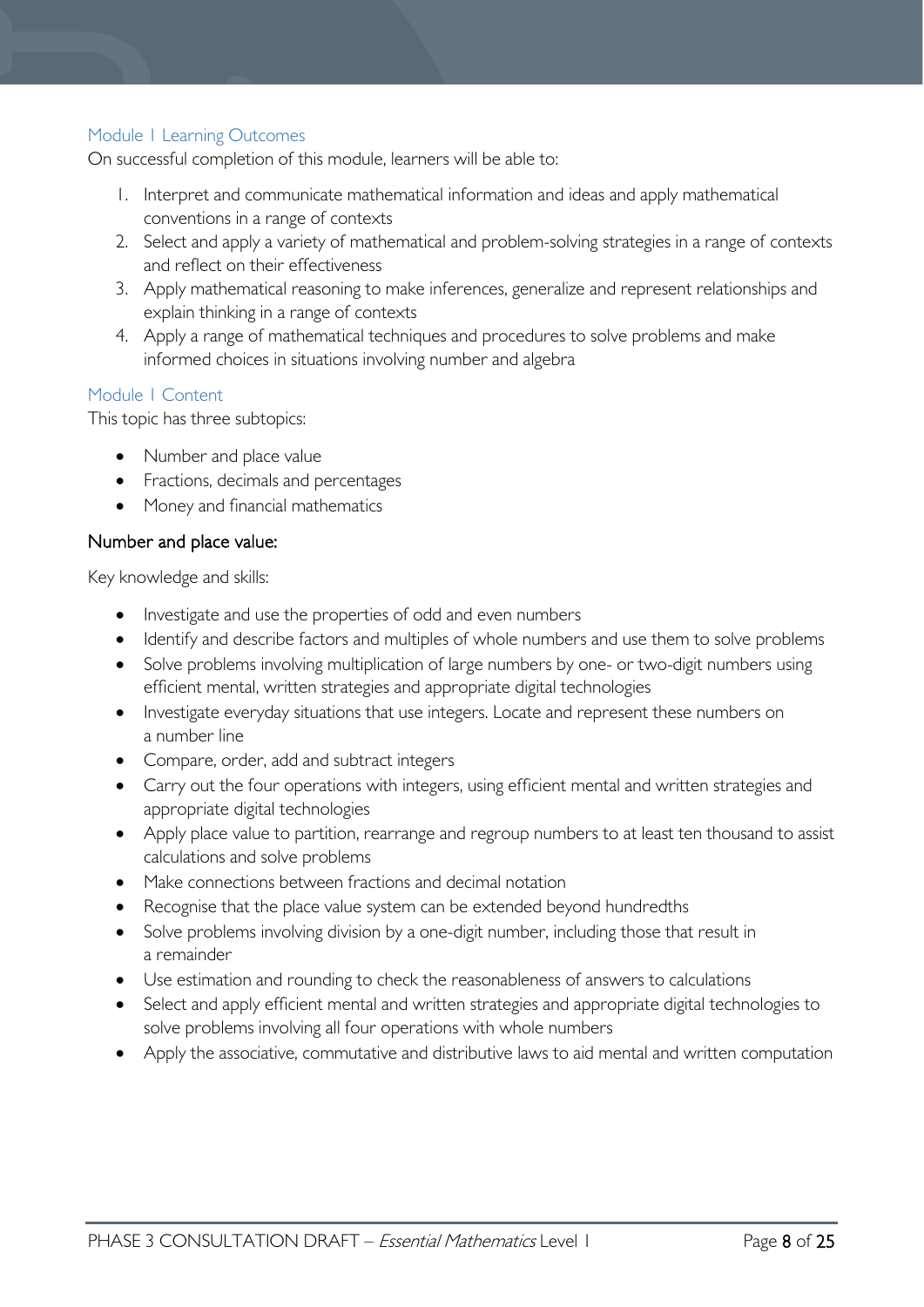#### Fractions, decimals and percentages

Key knowledge and skills:

- Count by quarters halves and thirds, including with mixed numerals. Locate and represent these fractions on a number line
- Compare fractions with related denominators and locate and represent them on a number line
- Investigate strategies to solve problems involving addition and subtraction of fractions with the same denominator
- Compare fractions using equivalence. Locate and represent positive and negative fractions and mixed numbers on a number line
- Solve problems involving addition and subtraction of fractions, including those with unrelated denominators
- Find a simple fraction of a quantity where the result is a whole number, with and without digital technologies
- Express one quantity as a fraction of another, with and without the use of digital technologies
- Compare, order and represent decimals
- Investigate terminating and recurring decimals
- Round decimals to a specified number of decimal places
- Multiply and divide decimals by powers of 10
- Connect fractions, decimals and percentages and carry out simple conversions
- Find percentages of quantities and express one quantity as a percentage of another, with and without digital technologies
- Solve problems involving the use of percentages, including percentage increases and decreases, with and without digital technologies

#### Money and financial mathematics:

Key knowledge and skills:

- Solve problems involving purchases and the calculation of change to the nearest five cents with and without digital technologies
- Investigate and calculate percentage discounts of 10%, 25% and 50% on sale items, with and without digital technologies
- Investigate and calculate 'best buys', with and without digital technologies

#### Topic: Algebraic reasoning

This topic has two subtopics:

- Rates, ratio and proportion
- Pattern and equivalence

#### Rates, ratio and proportion

Key knowledge and skills:

- Calculate rates using two known and connected quantities e.g. runs/over or km/hr
- Recognise ratio as the comparison of any two quantities and a way to describe relative proportion (e.g. which recipe will be sweeter? When comparing different amounts of sugar proportionate to the serving size)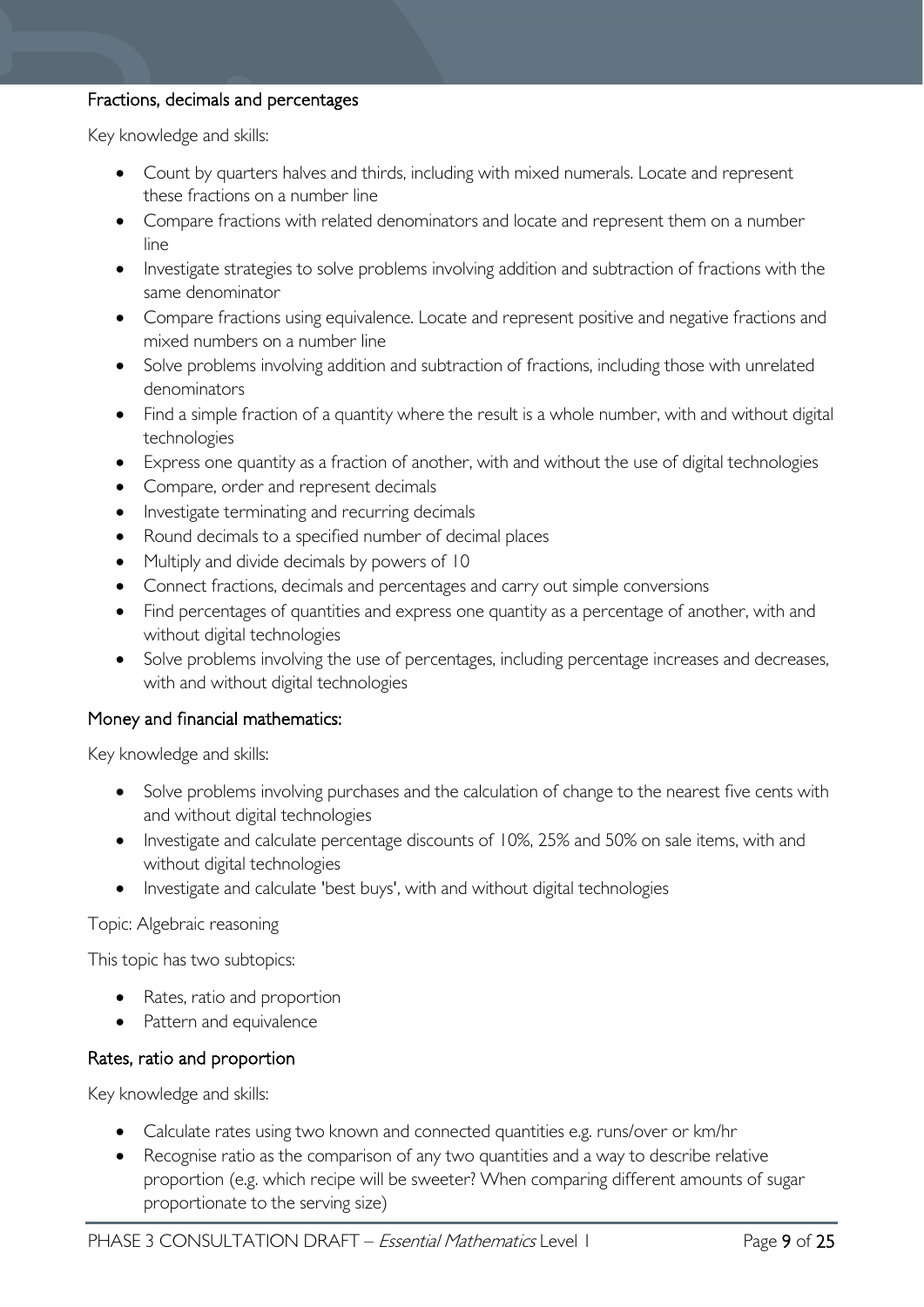- Simplify ratios and describe ratio components as fractions of a whole
- Solve rate and ratio problems using fractions or percentages and choose the most efficient form to solve a particular problem

#### Pattern and equivalence

Key knowledge and skills:

- Explore and describe number patterns resulting from performing multiplication
- Describe, continue and create patterns with fractions, decimals and whole numbers resulting from addition and subtraction
- Solve word problems by using number sentences involving multiplication or division where there is no remainder
- Find unknown quantities in number sentences involving multiplication and division and identify equivalent number sentences involving multiplication and division
- Introduce the concept of variables as a way of representing numbers using letters
- Investigate and use square roots of perfect square numbers

#### <span id="page-9-0"></span>Module 1 Work Requirements

The work requirements of a course are processes, products or performances that provide a significant demonstration of achievement that is measurable against the course's standards. Work requirements need not be the sole form of assessment for a module.

This module includes 10 short responses as work requirements.

See Appendix 3 for summary of Work Requirement specifications for this course.

#### <span id="page-9-1"></span>Module 1 Assessment

This module will assess criteria 1, 2, 3, 4.

### <span id="page-9-2"></span>Module 2 - Measurement and geometric reasoning

This module contains three topics:

- Using units of measurement
- Shape, maps and plans
- Geometric reasoning

'Using units of measurement' enables learners to perform measurements using scaled instruments, connect decimal representations to the metric system and name, convert and use appropriate units of measure. They will estimate, calculate and solve problems involving length, area, volume and capacity, temperature and time.

'Shape, maps and plans' will enable learners to develop their knowledge of 2-Dimensional shapes and 3-Dimensional objects. They will utilise this knowledge of the attributes and properties of shapes to construct, compare, draw and describe objects. Learners will use the features of routine maps, plans and timetables to read and interpret information, describe locations and routes and calculate distances or travel time.

'Geometric reasoning' will enable learners to describe translations, reflections and rotations of shapes, identify line and rotational symmetry and create symmetrical patterns and pictures. Learners will measure, construct and classify angles and use their properties to classify triangles, describe quadrilaterals and investigate relationships between angles.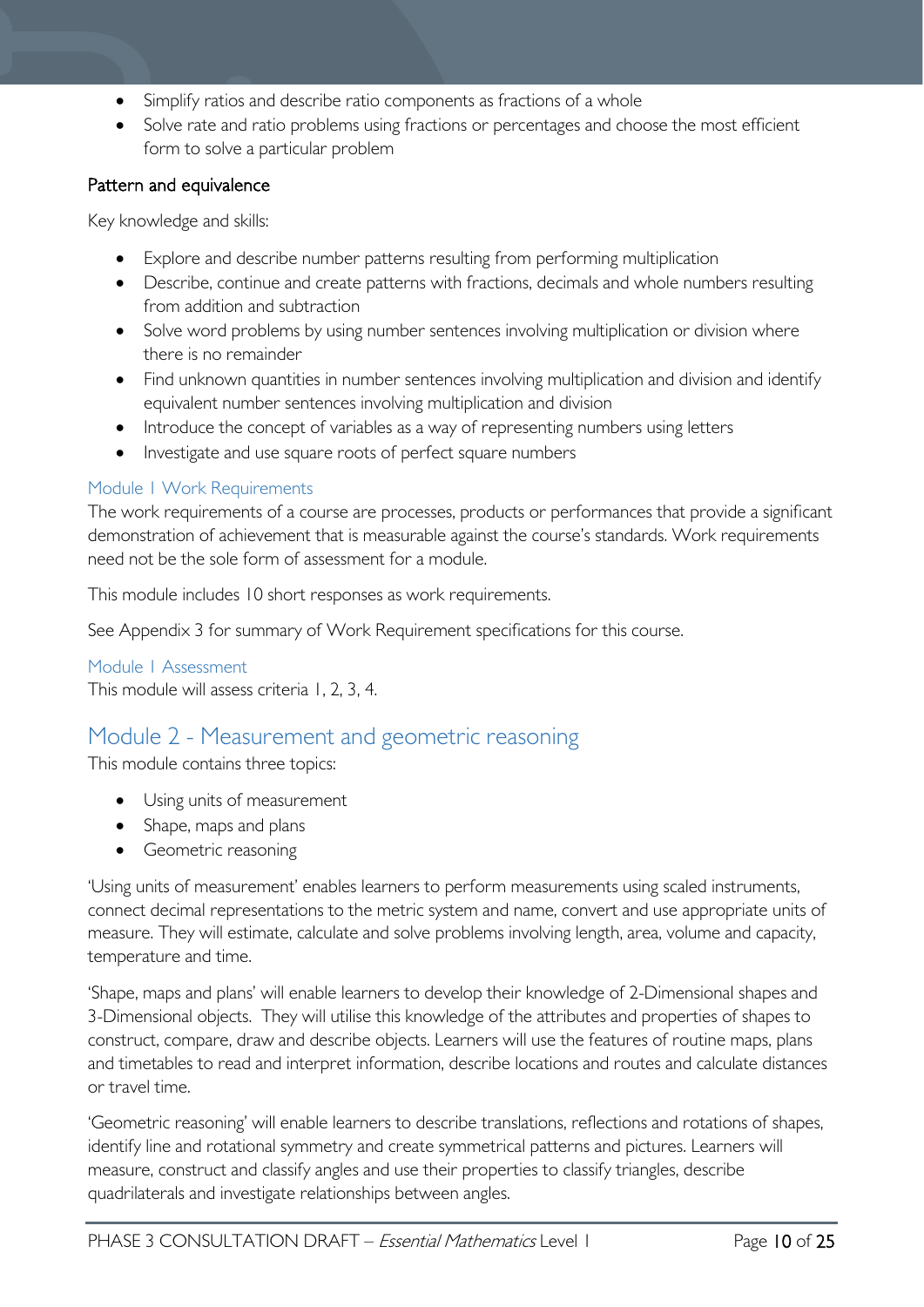#### <span id="page-10-0"></span>Module 2 Learning Outcomes

On successful completion of this module, learners will be able to:

- 1. Interpret and communicate mathematical information and ideas and apply mathematical conventions in a range of contexts
- 2. Select and apply a variety of mathematical and problem-solving strategies in a range of contexts and reflect on their effectiveness
- 3. Apply mathematical reasoning to make inferences, generalize and represent relationships and explain thinking in a range of contexts
- 5. Apply a range of mathematical techniques and procedures to solve problems and make informed choices in situations involving measurement and geometry

#### <span id="page-10-1"></span>Module 2 Content

#### Using units of measurement

Key knowledge and skills:

- Use scaled instruments to measure and compare lengths, masses, capacities, time and temperatures
- Calculate perimeter and area of rectangles using familiar metric units
- Connect decimal representations to the metric system
- Convert between common metric units of length, mass and capacity
- Choose appropriate units of measurement for length, area, volume, capacity and mass
- Solve problems involving the comparison of lengths and areas using appropriate units
- Connect volume and capacity and their units of measurement
- Convert between units of time
- Use 'am' and 'pm' notation and solve simple time problems
- Compare 12- and 24-hour time systems and convert between them

#### Shape, maps and plans

Key knowledge and skills:

- Compare the areas of regular and irregular shapes by informal means
- Compare and describe two dimensional shapes that result from combining and splitting common shapes, with and without the use of digital technologies
- Connect three-dimensional objects with their nets and other two-dimensional representations
- Construct simple prisms and pyramids
- Use simple scales, legends and directions to interpret information contained in basic maps
- Draw different views of prisms and solids formed from combinations of prisms
- Use a grid reference system to describe locations. Describe routes using landmarks and directional language
- Introduce the Cartesian coordinate system using all four quadrants
- Interpret and use timetables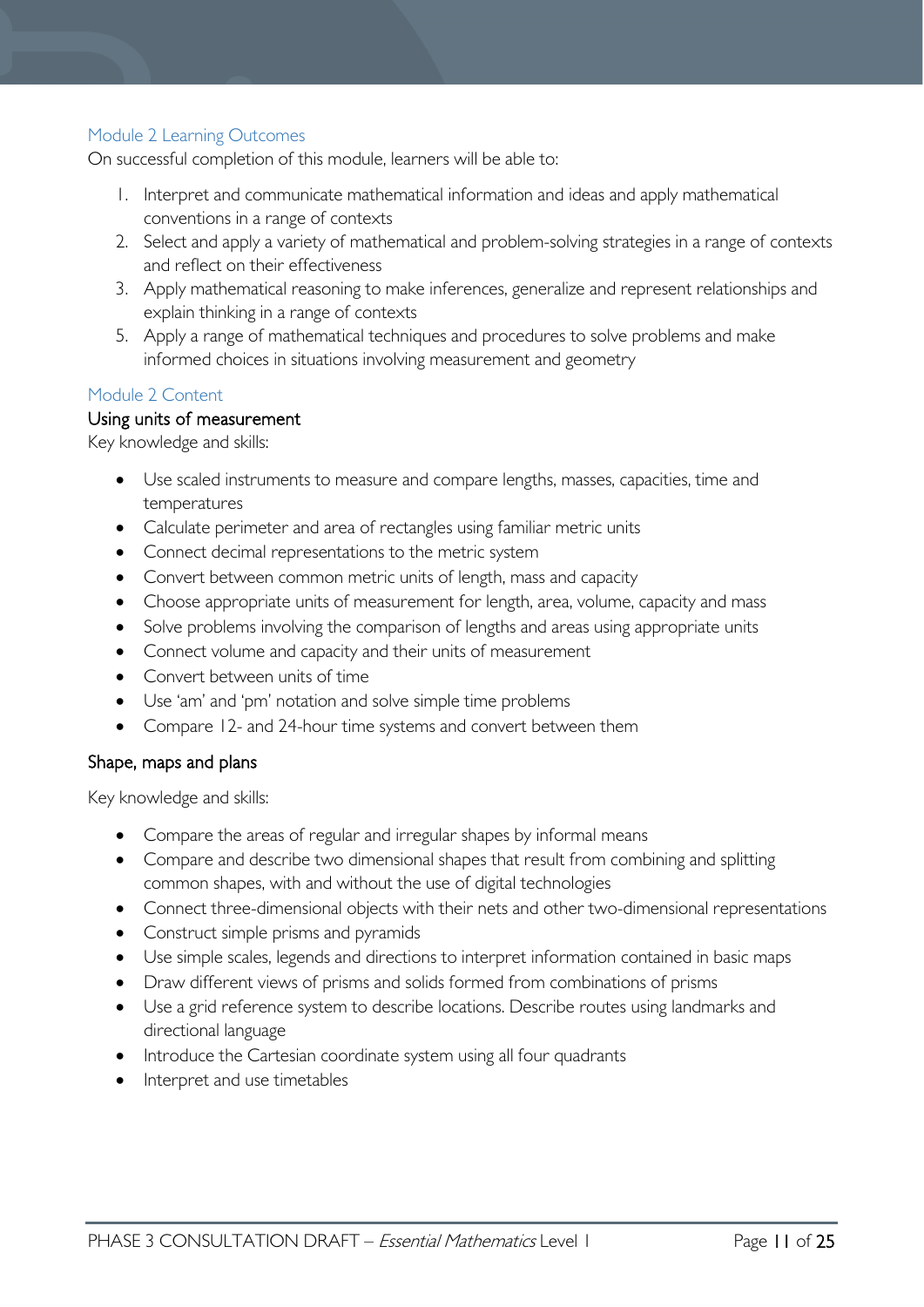#### Geometric reasoning

Key knowledge and skills:

- Estimate, measure and compare angles using degrees. Construct angles using a protractor
- Compare angles and classify them by name according to angle size (acute, obtuse, right, straight, reflex and rotation)
- Classify triangles according to their side and angle properties and describe quadrilaterals
- Investigate, with and without digital technologies, angles on a straight line, angles at a point and vertically opposite angles. Use results to find unknown angles
- Demonstrate that the angle sum of a triangle is 180° and use this to find the angle sum of a quadrilateral
- Describe translations, reflections and rotations of two-dimensional shapes. Identify line and rotational symmetries
- Create symmetrical patterns, pictures and shapes with and without digital technologies

#### <span id="page-11-0"></span>Module 2 Work Requirements

The work requirements of a course are processes, products or performances that provide a significant demonstration of achievement that is measurable against the course's standards. Work requirements need not be the sole form of assessment for a module.

This module includes 10 short responses as work requirements.

See Appendix 3 for summary of Work Requirement specifications for this course.

<span id="page-11-1"></span>Module 2 Assessment This module will assess criteria 1, 2, 3, 5.

### <span id="page-11-2"></span>Module 3 - Algebraic and statistical reasoning

This module contains two topics:

- Chance
- Data collection, representation and interpretation

'Chance' provides an opportunity for learners to describe the probability of everyday events occurring, to construct and carry out single-step experiments for equiprobable outcomes. Learners will use mathematical reasoning to compare the frequency of outcomes with theoretical probability equating differences to concepts including randomness, variation and distribution.

'Data collection, representation and interpretation' enables learners to select and trial simple data collection processes and to represent, read and interpret information in routine tables, graphs and charts including column graphs, picture graphs, dot plots and stem-and-leaf plots. They will explore the variation between different samples taken from the same population and investigate the effect of individual data values on the mean and median.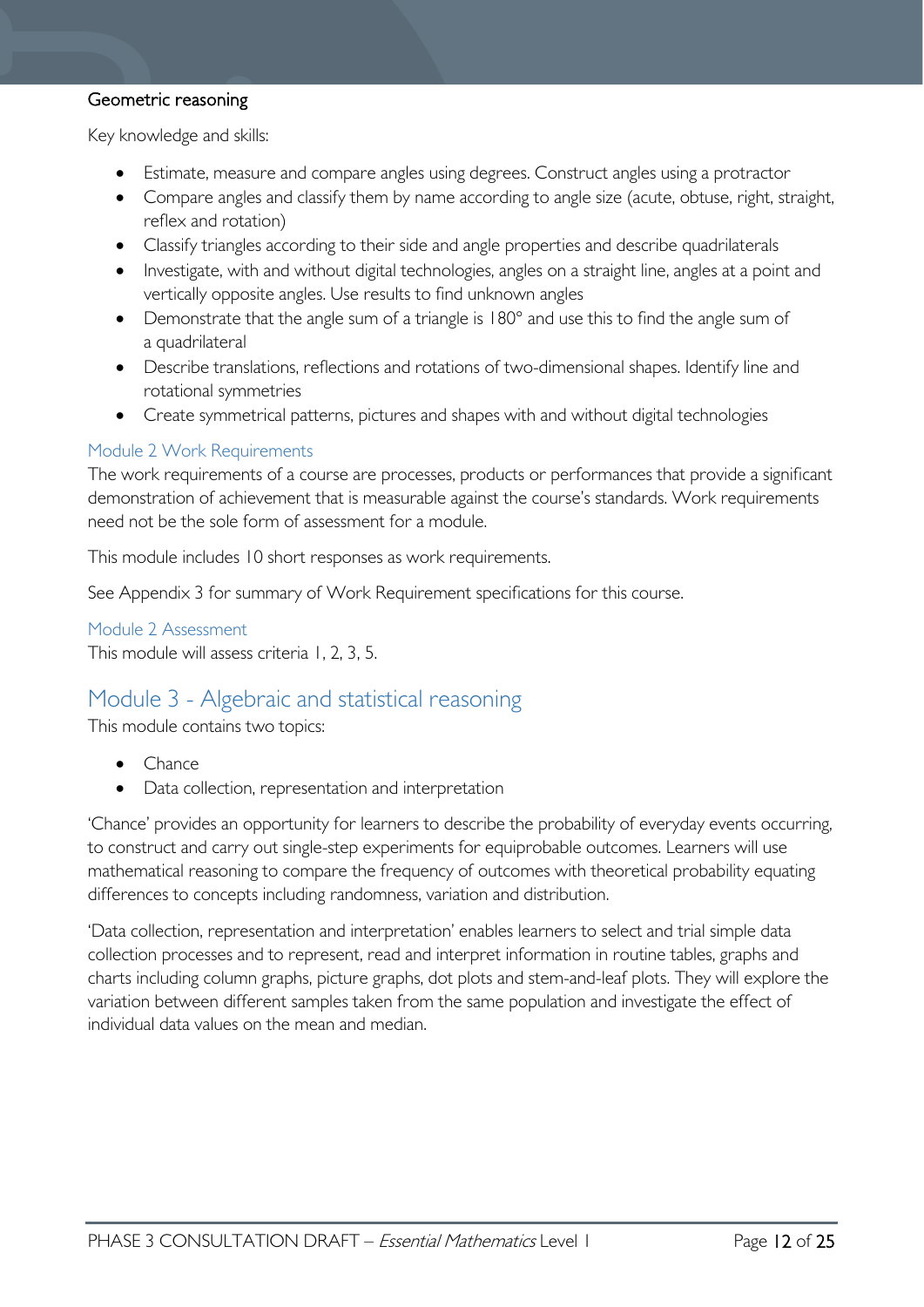#### <span id="page-12-0"></span>Module 3 Learning Outcomes

On successful completion of this module, learners will be able to:

- 1. Interpret and communicate mathematical information and ideas and apply mathematical conventions in a range of contexts
- 2. Select and apply a variety of mathematical and problem-solving strategies in a range of contexts and reflect on their effectiveness
- 3. Apply mathematical reasoning to make inferences, generalize and represent relationships and explain thinking in a range of contexts
- 4. Apply a range of mathematical techniques and procedures to solve problems and make informed choices in situations involving number and algebra

#### <span id="page-12-1"></span>Module 3 Content

#### Chance

Key knowledge and skills:

- Describe possible everyday events and order their chances of occurring
- Identify everyday events where one cannot happen if the other happens
- Identify events where the chance of one will not be affected by the occurrence of the other
- Recognise that probabilities range from 0 to 1
- List outcomes of chance experiments involving equally likely outcomes and represent probabilities of those outcomes using fractions
- Construct sample spaces for single-step experiments with equally likely outcomes
- Describe probabilities using fractions, decimals and percentages
- Assign probabilities to the outcomes of events and determine probabilities for events
- Conduct chance experiments with both small and large numbers of trials using appropriate digital technologies
- Identify possible reasons for variations and distribution of outcomes in trials
- Compare observed frequencies across experiments with expected frequencies

#### Data collection, representation and interpretation

Key knowledge and skills:

- Select and trial methods for data collection, including survey questions and recording sheets
- Pose questions and collect categorical or numerical data by observation or survey
- Identify and investigate issues involving numerical data collected from primary and secondary sources
- Construct suitable data displays, with and without the use of digital technologies, from given or collected data. Include tables, column graphs and picture graphs where one picture can represent many data values
- Construct displays, including column graphs, dot plots and tables, appropriate for data type, with and without the use of digital technologies
- Construct and compare a range of data displays including stem-and-leaf plots and dot plots
- Interpret and compare a range of data displays, including side-by-side column graphs for two categorical variables
- Calculate mean, median, mode and range for sets of data. Interpret these statistics in the context of data
- Describe and interpret different data sets in context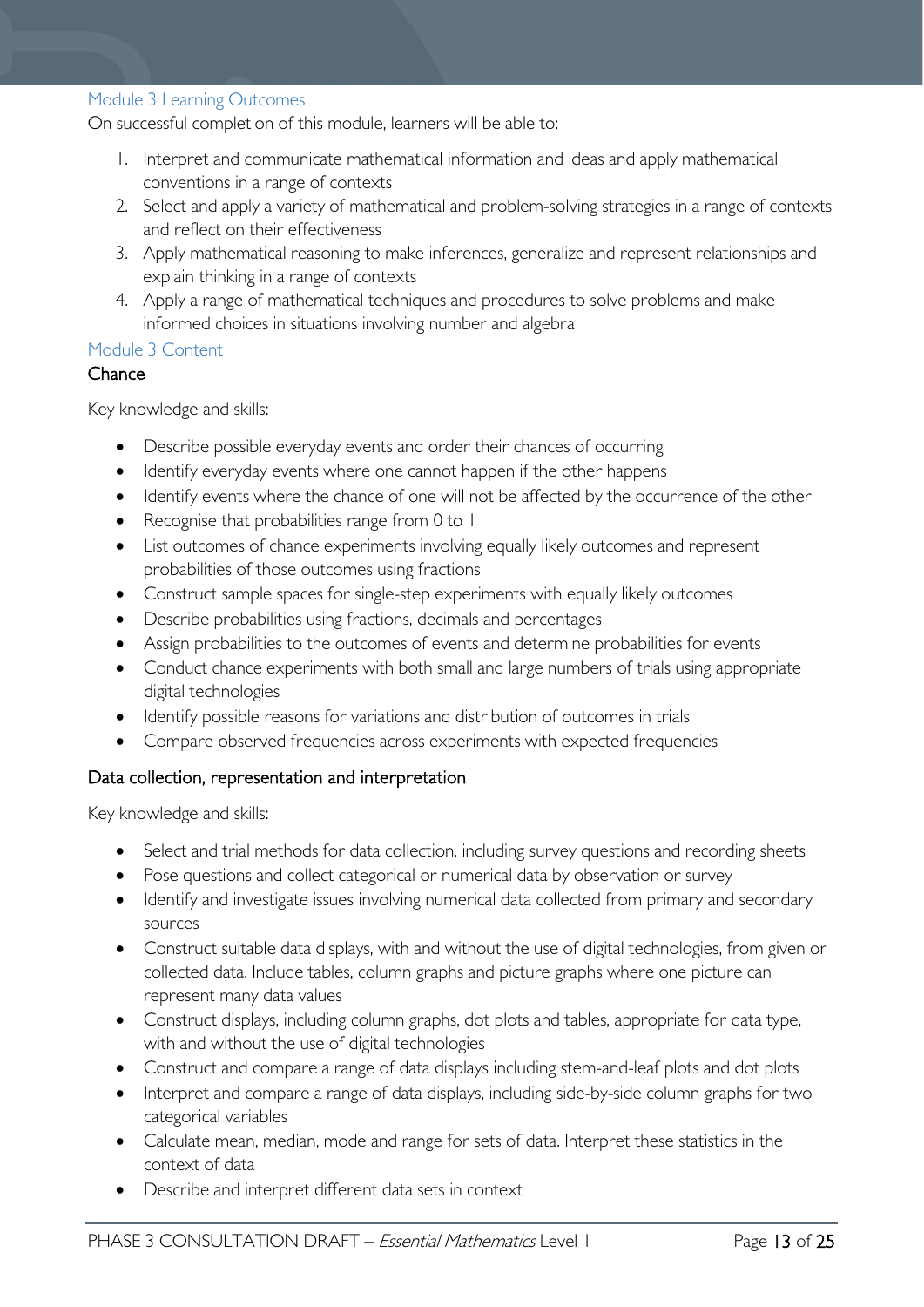- Describe and interpret data displays using median, mean and range
- Evaluate the effectiveness of different displays in illustrating data features including variability
- Explore the variation of means and proportions of random samples drawn from the same population
- Investigate the effect of individual data values, including outliers, on the mean and median

#### <span id="page-13-0"></span>Module 3 Work Requirements

The work requirements of a course are processes, products or performances that provide a significant demonstration of achievement that is measurable against the course's standards. Work requirements need not be the sole form of assessment for a module.

This module includes one (1) project as work requirements.

See Appendix 3 for summary of Work Requirement specifications for this course.

<span id="page-13-1"></span>Module 3 Assessment

This module will assess criteria 1, 2, 3, 6

### <span id="page-13-2"></span>Assessment

Criterion-based assessment is a form of outcomes assessment that identifies the extent of learner achievement at an appropriate end-point of study. Although assessment – as part of the learning program – is continuous, much of it is formative, and is done to help learners identify what they need to do to attain the maximum benefit from their study of the course. Therefore, assessment for summative reporting to TASC will focus on what both teacher and learner understand to reflect endpoint achievement.

The standard of achievement each learner attains on each criterion is recorded as a rating 'A', 'B', or 'C', according to the outcomes specified in the standards section of the course.

A 't' notation must be used where a learner demonstrates any achievement against a criterion less than the standard specified for the 'C' rating.

A 'z' notation is to be used where a learner provides no evidence of achievement at all.

Internal assessment of all criteria will be made by the provider. Providers will report the learner's rating for each criterion to TASC.

|                      | Module I | Module 2 | Module 3 | Notes                                                                |
|----------------------|----------|----------|----------|----------------------------------------------------------------------|
| Criteria<br>assessed | ,2,3,4   | ,2,3,5   | ,2,3,6   | Three common in all modules<br>and one focus criterion per<br>module |

<span id="page-13-3"></span>Criteria

The assessment for *Essential Mathematics* Level 1 will be based on the degree to which the learner can:

- 1. Interpret and communicate mathematical information and ideas and apply mathematical conventions in a range of contexts
- 2. Select and apply a variety of mathematical and problem-solving strategies in a range of contexts and reflect on their effectiveness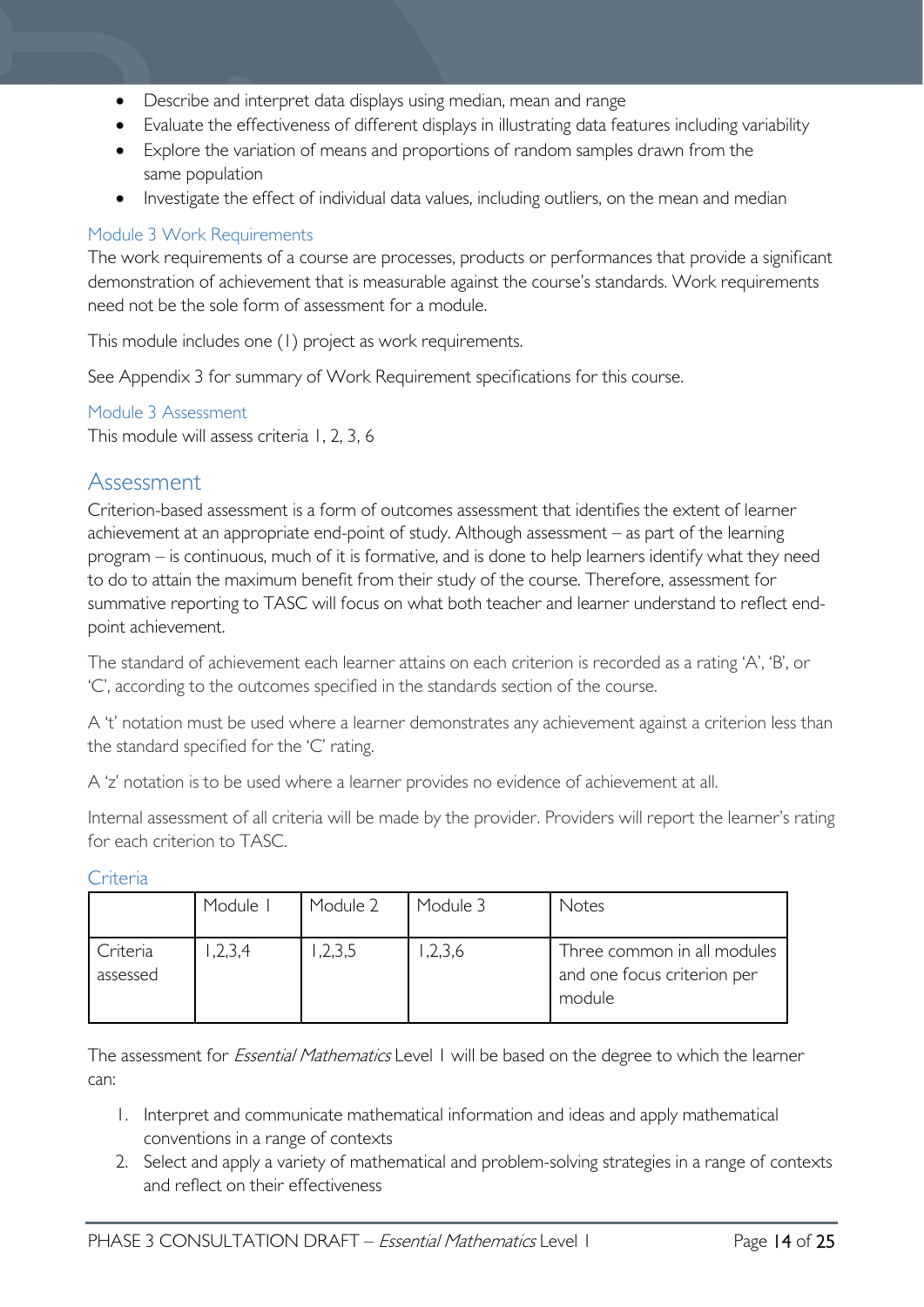- 3. Apply mathematical reasoning to make inferences, generalize and represent relationships and explain thinking in a range of contexts
- 4. Apply a range of mathematical techniques and procedures to solve problems and make informed choices in situations involving number and algebra
- 5. Apply a range of mathematical techniques and procedures to solve problems and make informed choices in situations involving measurement and geometry
- 6. Apply a range of mathematical techniques and procedures to solve problems and make informed choices in situations involving statistics and probability

#### <span id="page-14-0"></span>**Standards**

Criterion 1: Interpret and communicate mathematical information and ideas and apply mathematical conventions in a range of contexts

| Rating C                                                                                                         | Rating B                                                                                                                          | Rating A                                                                                                                                                                  |
|------------------------------------------------------------------------------------------------------------------|-----------------------------------------------------------------------------------------------------------------------------------|---------------------------------------------------------------------------------------------------------------------------------------------------------------------------|
| interprets mathematical<br>information and ideas in<br>routine texts in familiar and<br>some unfamiliar contexts | interprets and sequences<br>mathematical information<br>and ideas in routine texts in<br>familiar and some unfamiliar             | interprets, sequences and<br>abstracts embedded<br>mathematical information<br>from routine texts in familiar                                                             |
| recalls and uses some<br>mathematical facts, rules and<br>definitions to describe<br>mathematical situations     | contexts<br>selects, recalls and uses some<br>mathematical facts, rules and<br>definitions to describe<br>mathematical situations | and some unfamiliar contexts<br>consistently selects, recalls<br>and uses facts, rules,<br>definitions and procedures<br>correctly to describe<br>mathematical situations |
| uses a combination of formal<br>and informal mathematical<br>conventions and symbolism<br>and representations    | uses formal mathematical<br>conventions, including<br>symbolic expressions and<br>rules appropriately on most<br>occasions        | uses mathematical<br>conventions and systems<br>including symbolic<br>expressions accurately and<br>purposefully                                                          |
| selects and uses language to<br>express ideas and listens to<br>the perspectives of others.                      | selects, uses and refines<br>language to respond to<br>multiple perspectives when<br>expressing ideas.                            | purposefully selects, uses and<br>refines language to effectively<br>connect with address<br>multiple perspectives when<br>expressing ideas.                              |

Criterion 2: Select and apply a variety of mathematical and problem-solving strategies in a range of contexts and reflect on their effectiveness

| Rating C                      | Rating B                        | Rating A                        |
|-------------------------------|---------------------------------|---------------------------------|
| identifies how a given        | identifies and describes how    | describes and explains how      |
| problem can be solved         | mathematics can be used to      | mathematics can be used to      |
| mathematically                | solve familiar problems and     | solve unfamiliar problems       |
|                               | generates a possible            | and generates possible          |
|                               | mathematical strategy           | mathematical strategies         |
| chooses and applies an        | selects and applies             | selects or devises and flexibly |
| appropriate method of         | mathematical and problem-       | applies mathematical and        |
| solution from a limited range | solving strategies purposefully | problem-solving strategies      |
| of mathematical processes     | and checks outcomes             | purposefully and checks         |
|                               |                                 | outcomes                        |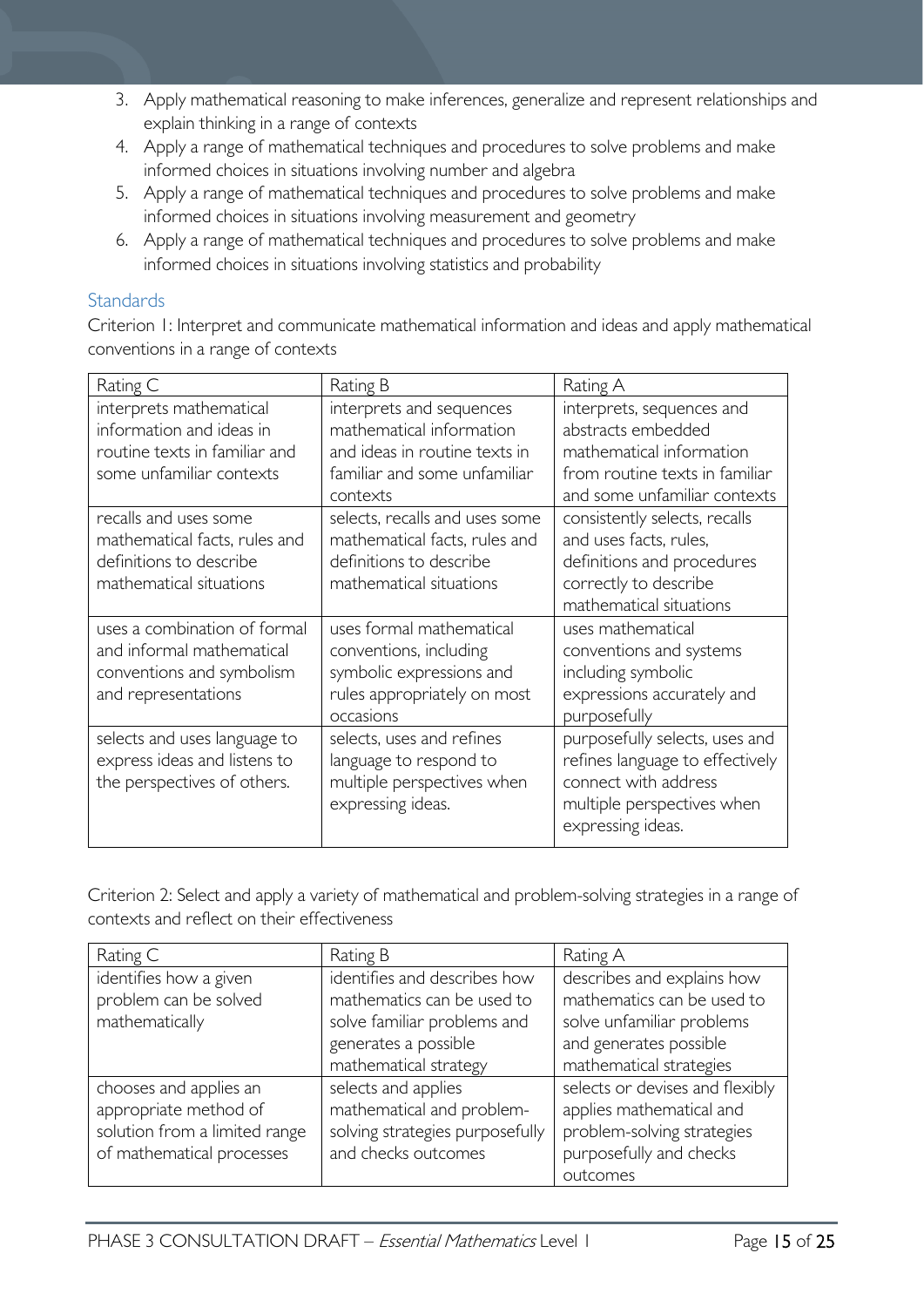| chooses and uses appropriate  | selects and uses appropriate  | selects and uses appropriate   |
|-------------------------------|-------------------------------|--------------------------------|
| tools, instruments and        | tools, instruments and        | tools, instruments and         |
| technological processes from  | technological processes to    | technological processes        |
| a limited range to solve      | solve problems                | purposefully and accurately    |
| problems                      |                               | to solve problems              |
| identifies limitations of     | analyses the effectiveness of | evaluates the effectiveness of |
| chosen mathematical           | chosen mathematical           | chosen mathematical            |
| approaches and errors or      | approaches and describe any   | approaches and use of tools,   |
| issues associated with tools, | possible errors or issues     | instruments and technological  |
| instruments or technological  | associated with tools,        | processes used to solve        |
| processes used to solve       | instruments or technological  | problems                       |
| problems                      | processes used to solve       |                                |
|                               | problems                      |                                |

Criterion 3: Apply mathematical reasoning to make inferences or estimations, generalize and represent relationships and explain thinking in a range of contexts

| Rating C                                                                                                                            | Rating B                                                                                                                                      | Rating A                                                                                                                                                                                           |
|-------------------------------------------------------------------------------------------------------------------------------------|-----------------------------------------------------------------------------------------------------------------------------------------------|----------------------------------------------------------------------------------------------------------------------------------------------------------------------------------------------------|
| uses estimation, rounding and<br>other assessment skills, to<br>check the accuracy of<br>measurements, calculations<br>or solutions | uses estimation, rounding and<br>other assessment skills, to<br>check the accuracy of<br>measurements, calculation or<br>solutions and refine | uses estimation, rounding and<br>other assessment skills, to<br>check and refine<br>measurements, calculations<br>or solutions and evaluates<br>reasonableness according to<br>the task or context |
| makes observations and<br>responds to patterns or data<br>sets                                                                      | makes inferences and<br>extrapolates from patterns<br>or data based on<br>mathematical reasoning                                              | makes inferences and<br>explains extrapolations from<br>patterns or data based on<br>logically rooted mathematical<br>reasoning                                                                    |
| identifies and describes<br>simple arithmetic<br>relationships that can be<br>generalised using a rule                              | explores and conjectures<br>about patterns and identify<br>generalisations based on<br>known information                                      | explains generalisations by<br>telling stories in words, with<br>materials and using symbols                                                                                                       |
| describes methods of<br>solution to routine problems                                                                                | describes methods of<br>solution to routine and non-<br>routine problems and<br>explains reasons for chosen<br>method                         | justifies the appropriateness<br>of methods of solution to<br>routine and non-routine<br>problems according to the<br>task or context                                                              |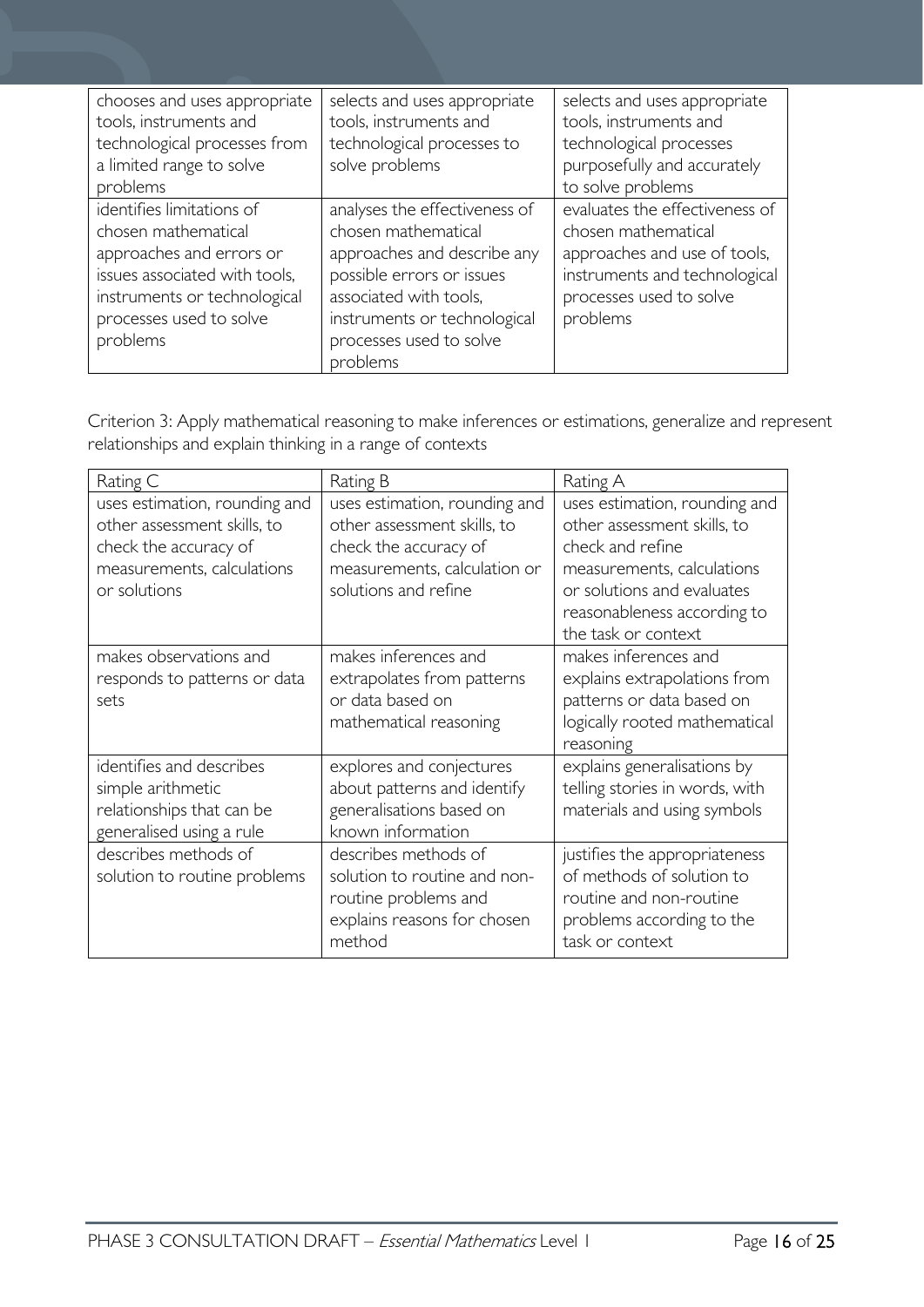Criterion 4: Apply a range of mathematical techniques and procedures to solve problems and make informed choices in situations involving number and algebra

| Rating C                                                                                                                                                                                       | Rating B                                                                                                                                                                                                              | Rating A                                                                                                                                                                              |
|------------------------------------------------------------------------------------------------------------------------------------------------------------------------------------------------|-----------------------------------------------------------------------------------------------------------------------------------------------------------------------------------------------------------------------|---------------------------------------------------------------------------------------------------------------------------------------------------------------------------------------|
| compares, orders and solves<br>calculations involving whole<br>numbers, routine fractions,<br>decimals and percentages<br>including where appropriate<br>converting between different<br>forms | applies order of operations<br>to solve multi-step<br>calculations involving whole<br>numbers, routine fractions,<br>decimals and percentages<br>including where appropriate<br>converting between different<br>forms | applies order of operations<br>to solve multi-step<br>calculations involving integers,<br>fractions, decimals and<br>percentages and flexibly uses<br>equivalent forms                |
| makes, compares, orders,<br>sequences and counts<br>forwards and backwards in<br>place-value parts, numbers<br>involving decimal fractions of<br>tenths and hundredths                         | applies place value to<br>partition, rearrange, regroup<br>and rename numbers to at<br>least 10 000 and decimal<br>fractions to tenths                                                                                | applies place value to<br>partition, rearrange, regroup<br>and rename numbers to at<br>least 10 000 and decimal<br>fractions to hundredths<br>including situations involving<br>money |
| uses and applies rates in<br>familiar or routine situations<br>e.g. km/hr, bpm, unit-costs,<br>exchanging Australian<br>currency denominations                                                 | uses and applies rates and<br>ratios in familiar or routine<br>situations e.g. km/hr, m/s<br>mixing quantities, scaling<br>recipes                                                                                    | uses and applies rates and<br>ratios including making<br>conversions e.g. km/hr to m/s                                                                                                |
| recognises, continues and<br>describes simple growing and<br>repeating patterns and<br>represents the same pattern<br>in different equivalent ways                                             | maintains equivalence<br>between two amounts using<br>relational thinking and<br>examines the relationships<br>between different factors<br>that when multiplied give the<br>same result                              | explores the relationships of<br>two numbers or quantities as<br>they vary simultaneously as<br>equivalent expressions and<br>explains why they are<br>equivalent                     |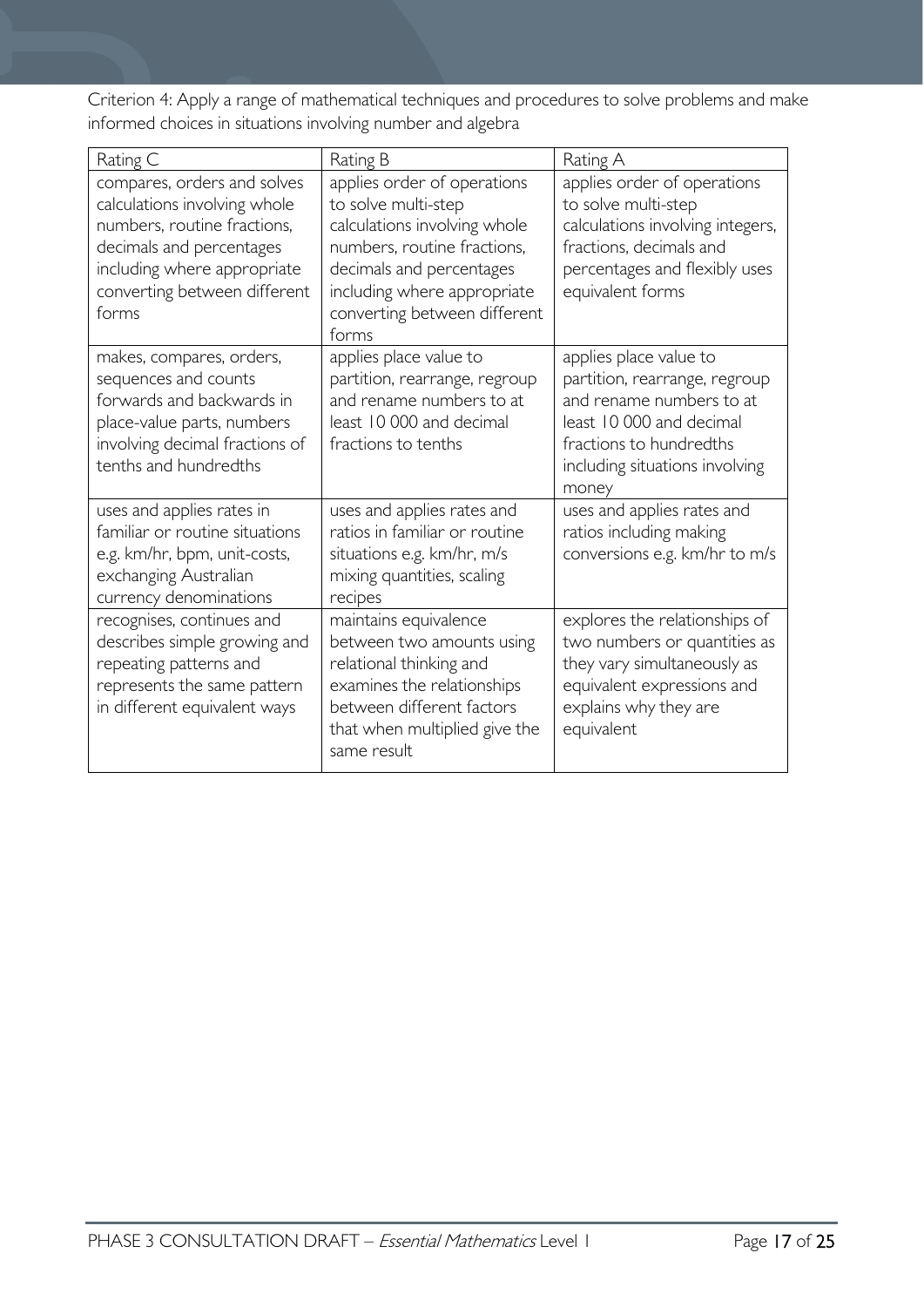Criterion 5: Apply a range of mathematical techniques and procedures to solve problems and make informed choices in situations involving measurement and geometry

| Rating C                                                                                                                                                | Rating B                                                                                                                                                                                                      | Rating A                                                                                                                                                                                                     |
|---------------------------------------------------------------------------------------------------------------------------------------------------------|---------------------------------------------------------------------------------------------------------------------------------------------------------------------------------------------------------------|--------------------------------------------------------------------------------------------------------------------------------------------------------------------------------------------------------------|
| uses properties of 2-<br>Dimensional shapes and 3-<br>Dimensional objects to<br>describe and draw everyday<br>objects                                   | identifies the shape and<br>relative position of faces of 3-<br>Dimensional objects to<br>describe, draw and construct<br>3-Dimensional objects from<br>nets or concrete materials                            | measures or calculates<br>lengths and angles of each<br>face of 3-Dimensional objects<br>and accurately describes,<br>draws or constructs scale<br>models from nets or<br>concrete materials                 |
| identifies and measures<br>common angles using simple<br>tools and estimates unknown<br>angles                                                          | measures and compares<br>angles between 0 and 180<br>degrees and classifies them as<br>right, acute, obtuse, or<br>straight                                                                                   | constructs angles accurately<br>using a protractor and<br>measure and classifies angles<br>between 0 and 360 degrees                                                                                         |
| uses simple scaled<br>instruments to measure and<br>compare lengths, masses,<br>capacity, time and<br>temperature and estimates<br>unknown measurements | uses scaled instruments<br>appropriately to measure and<br>compare lengths, masses,<br>capacity, time and<br>temperature and calculates<br>perimeter and area of<br>rectangles using familiar<br>metric units | converts between time<br>systems and routine metric<br>units in situations involving<br>length, mass, capacity and<br>temperature, and estimates<br>the area of 2-Dimensional<br>shapes using informal means |
| uses distance, direction, co-<br>ordinates, simple scales,<br>labels, symbols and keys to<br>read and use routine maps<br>and plans                     | uses a grid reference system<br>to describe locations and<br>create maps and describes<br>routes on a map using<br>landmarks, co-ordinates and<br>directional language                                        | uses, calculates and interprets<br>information based on<br>timetables, maps and plans<br>including scales, compass<br>points, travel distances,<br>speeds and times                                          |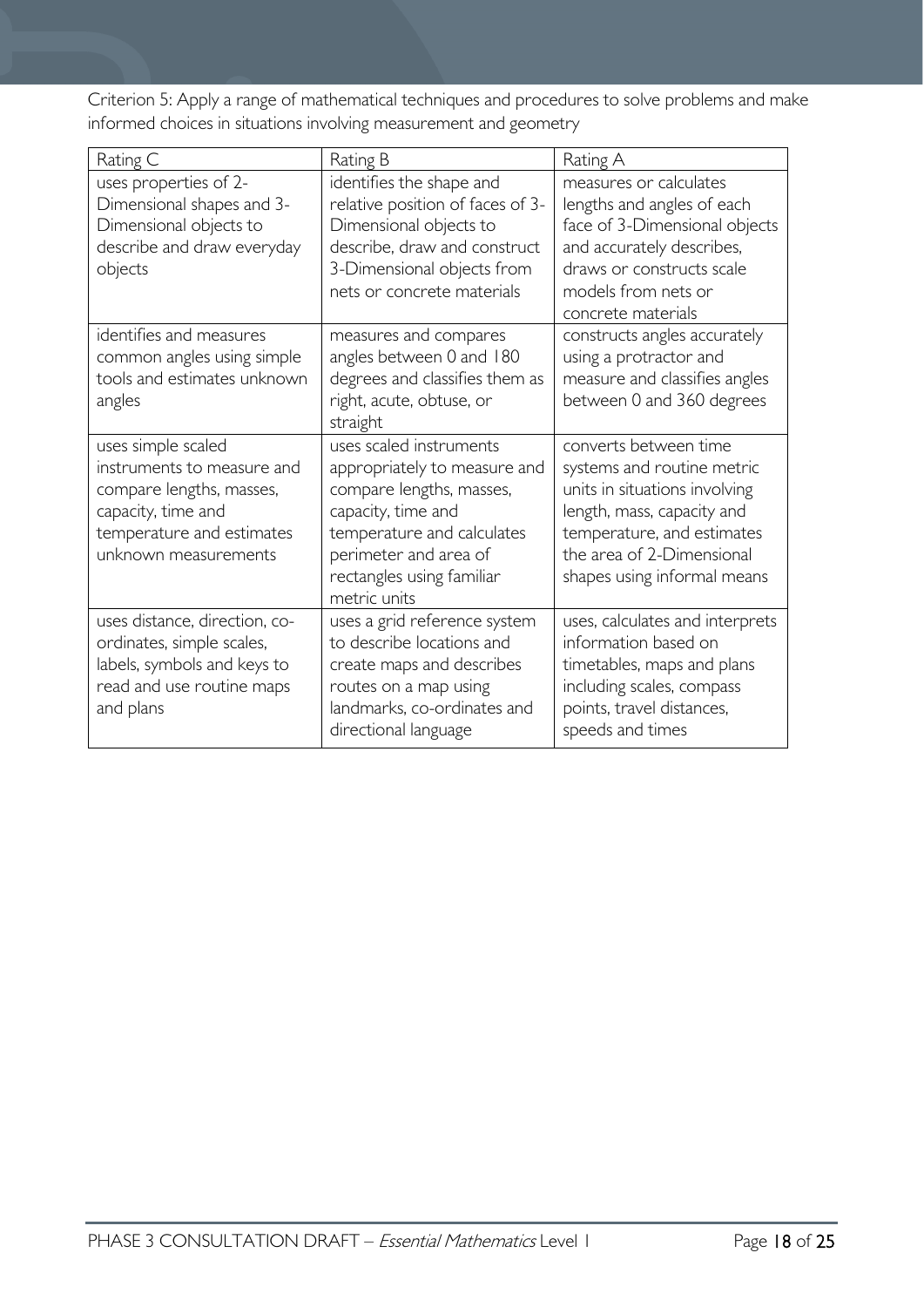Criterion 6: Apply a range of mathematical techniques and procedures to solve problems and make informed choices in situations involving statistics and probability

| Rating C                                                                                                                                                                                                      | Rating B                                                                                                                                                                                              | Rating A                                                                                                                                                                                                                   |
|---------------------------------------------------------------------------------------------------------------------------------------------------------------------------------------------------------------|-------------------------------------------------------------------------------------------------------------------------------------------------------------------------------------------------------|----------------------------------------------------------------------------------------------------------------------------------------------------------------------------------------------------------------------------|
| applies a familiar data<br>collection process to collect<br>information to answer a<br>simple statistical question                                                                                            | selects and applies a familiar<br>data collection process to<br>collect numerical or<br>categorical information to<br>answer a simple statistical<br>question                                         | selects and applies a data<br>collection process to collect<br>numerical and/or categorical<br>data to answer a statistical<br>question involving two<br>variables                                                         |
| organises familiar data and<br>constructs tables, graphs and<br>charts using simple and<br>familiar scales and axes with<br>and without the aid of<br>technology                                              | organises numerical or<br>categorical information and<br>represents in familiar tabular<br>and/or graphical formats<br>using appropriate scales and<br>axes with and without the aid<br>of technology | represents numerical and/or<br>categorical information<br>purposefully and accurately in<br>tabular and graphical formats<br>using appropriate scales and<br>axes with and without the aid<br>of technology                |
| accurately reads information<br>represented in simple tables,<br>graphs and charts including<br>comparison between<br>categories or individual<br>results                                                     | interprets information<br>represented in simple tables,<br>graphs and charts including<br>identifying likelihood of<br>chance events based on<br>experimental data                                    | interprets information<br>represented in tables, graphs<br>and charts and performs<br>calculations to compare<br>averages between different<br>data sets e.g. comparison of<br>heights in two different<br>Grade 9 classes |
| describes and compares the<br>likelihood of everyday chance<br>events using qualitative terms<br>such as certain, likely,<br>impossible and relates these<br>to routine fractions, decimals<br>or percentages | describes, compares and<br>interprets the likelihood of<br>everyday chance events using<br>qualitative terms on a decimal<br>scale between 0 (impossible)<br>and I (certain)                          | compares and describes<br>theoretical and experimental<br>probability of everyday<br>events, identifies and explains<br>variation, randomness and<br>distribution of the data                                              |

### <span id="page-18-0"></span>Quality Assurance

• This will be determined by TASC at time of accreditation.

### <span id="page-18-1"></span>Qualifications and Award Requirements

The final award will be determined by the Office of Tasmanian Assessment, Standards and Certification from 6 ratings.

The minimum requirements for an award in *Essential Mathematics* Level 1 are as follows:

EXCEPTIONAL ACHIEVEMENT (EA) 5 'A' ratings, 1 'B' rating

HIGH ACHIEVEMENT (HA) 3 'A' ratings, 2 'B' ratings, 1 'C' rating

COMMENDABLE ACHIEVEMENT (CA) 3 'B' ratings, 3 'C' ratings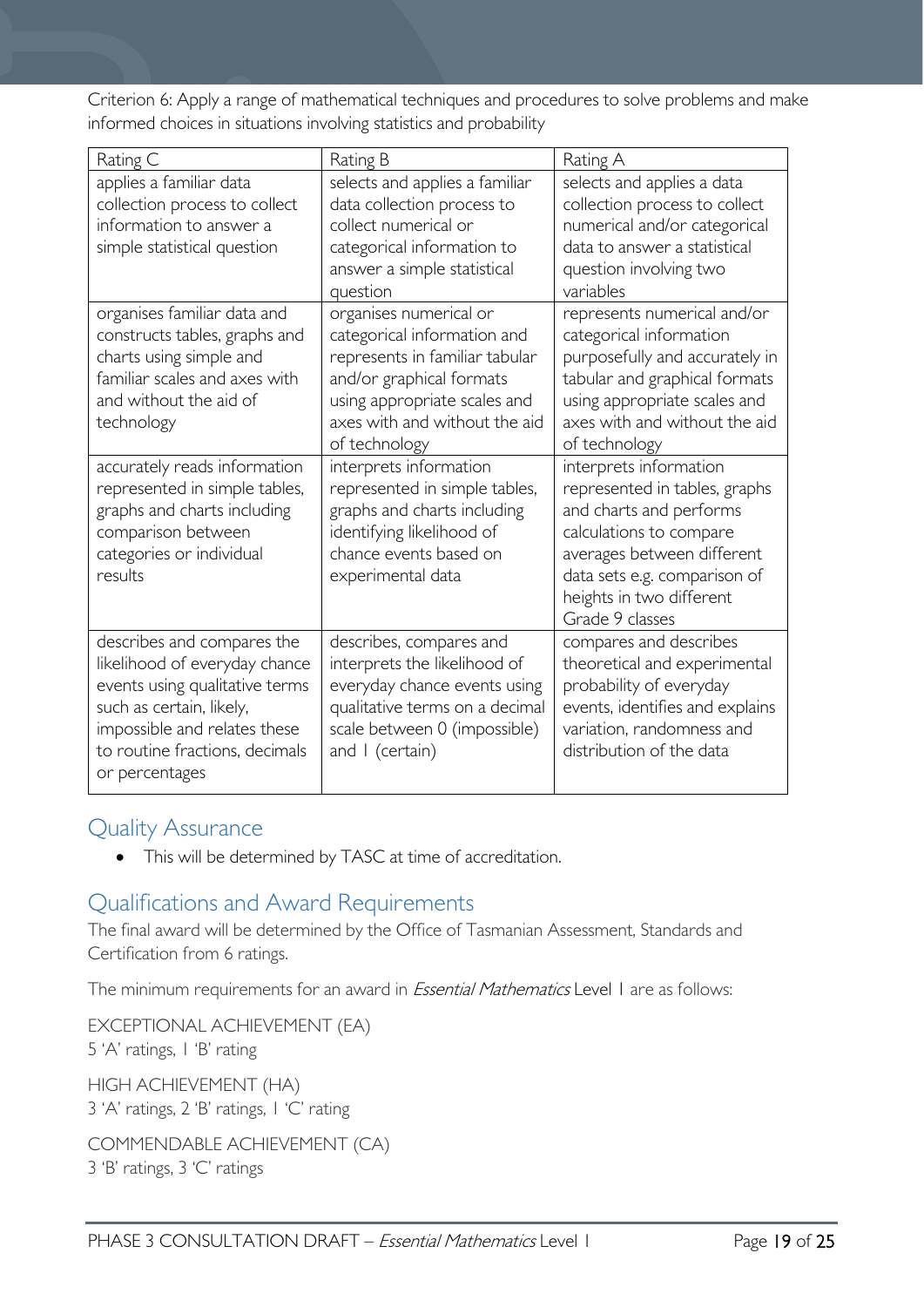### SATISFACTORY ACHIEVEMENT (SA) 5 'C' ratings

```
PRELIMINARY ACHIEVEMENT (PA)
3 'C' ratings
```
A learner who otherwise achieves the ratings for an SA (Satisfactory Achievement) award but who fails to show any evidence of achievement in one or more criteria ('z' notation) will be issued with a PA (Preliminary Achievement) award.

### <span id="page-19-0"></span>Course Evaluation

• This will be confirmed by time of accreditation.

### <span id="page-19-1"></span>Course Developer

This course has been developed by the Department of Education's Years 9 to 12 Learning Unit in collaboration with Catholic Education Tasmania and Independent Schools Tasmania.

## <span id="page-19-2"></span>Accreditation and Version History

• Details to be determined by TASC at time of accreditation.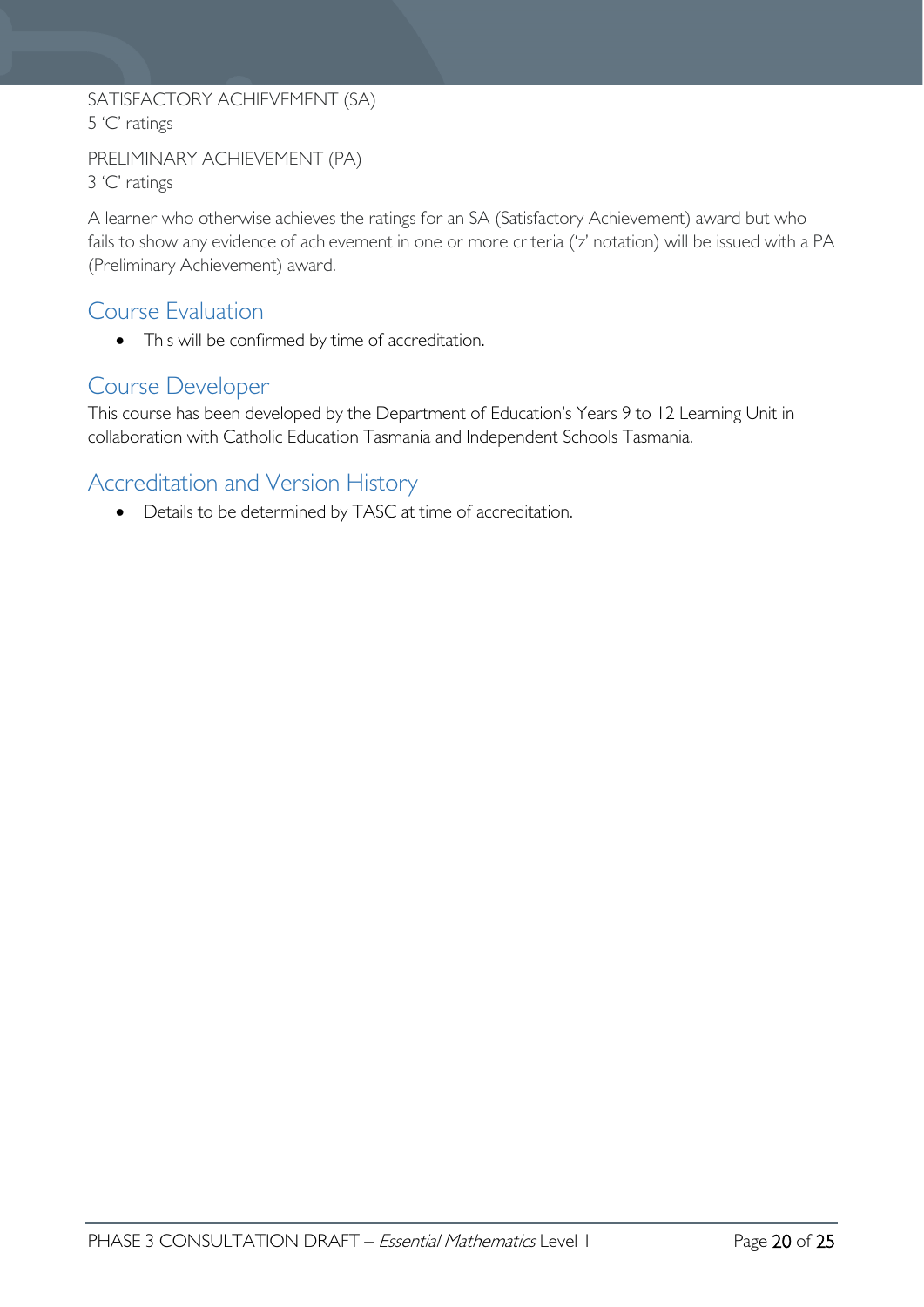# Appendix 1 - Line of Sight



<span id="page-20-0"></span>

|    | Learning Outcomes                                                                                                                                     | Course Content | Work<br>Requirements | Criteria       | Standards      | General<br>Capabilities (GC) |
|----|-------------------------------------------------------------------------------------------------------------------------------------------------------|----------------|----------------------|----------------|----------------|------------------------------|
|    | Interpret and communicate mathematical information and ideas and<br>apply mathematical conventions in a range of contexts.                            | Module 1, 2, 3 | Module 1, 2, 3       | $\subset$      | $E$ 1, 2, 3, 4 | GC:<br>目題:に<br>44            |
|    | Select and apply a variety of mathematical and problem-solving<br>strategies in a range of contexts and reflect on their effectiveness.               | Module 1, 2, 3 | Module 1, 2, 3       | C <sub>2</sub> | E1, 2, 3, 4    | GC:<br>目闘スで<br>44            |
| 3. | Apply mathematical reasoning to make inferences, generalize and<br>represent relationships and explain thinking in a range of contexts.               | Module 1, 2, 3 | Module 1, 2, 3       | C <sub>3</sub> | E1, 2, 3, 4    | GC:<br>国盟に民<br>44            |
| 4. | Apply a range of mathematical techniques and procedures to solve<br>problems and make informed choices in situations involving number<br>and algebra. | Module I       | Module I             | C <sub>4</sub> | $E$ I, 2, 3, 4 | GC:<br>目開:6                  |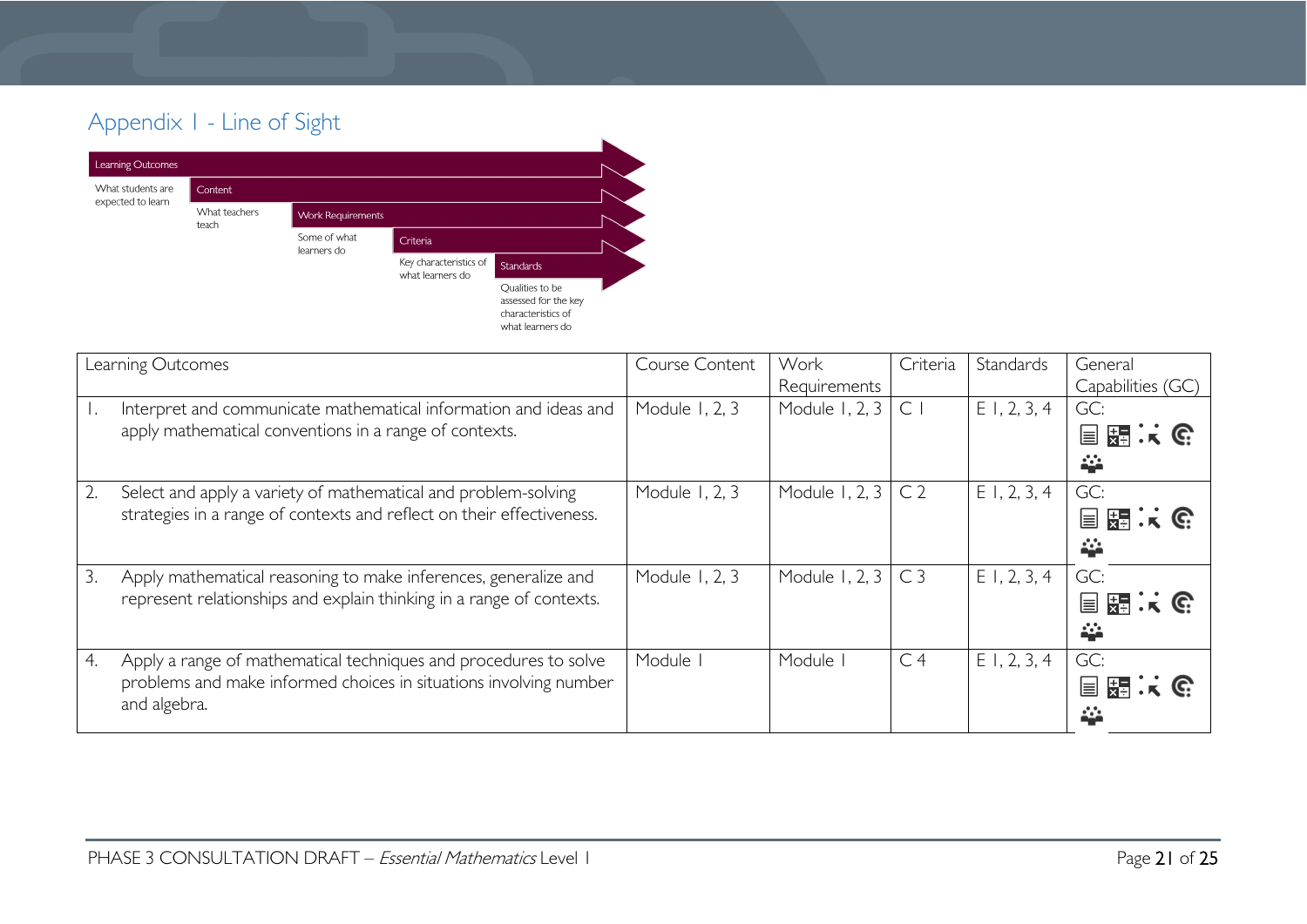| Apply a range of mathematical techniques and procedures to solve<br>problems and make informed choices in situations involving<br>measurement and geometry.   | Module 2 | Module 2 | C <sub>5</sub> | $E$ 1, 2, 3, 4 | GC:<br>目題:「<br>挙  |
|---------------------------------------------------------------------------------------------------------------------------------------------------------------|----------|----------|----------------|----------------|-------------------|
| Apply a range of mathematical techniques and procedures to solve<br>problems and make informed choices in situations involving statistics<br>and probability. | Module 3 | Module 3 | C <sub>6</sub> | E1, 2, 3, 4    | GC:<br>目題:「<br>а. |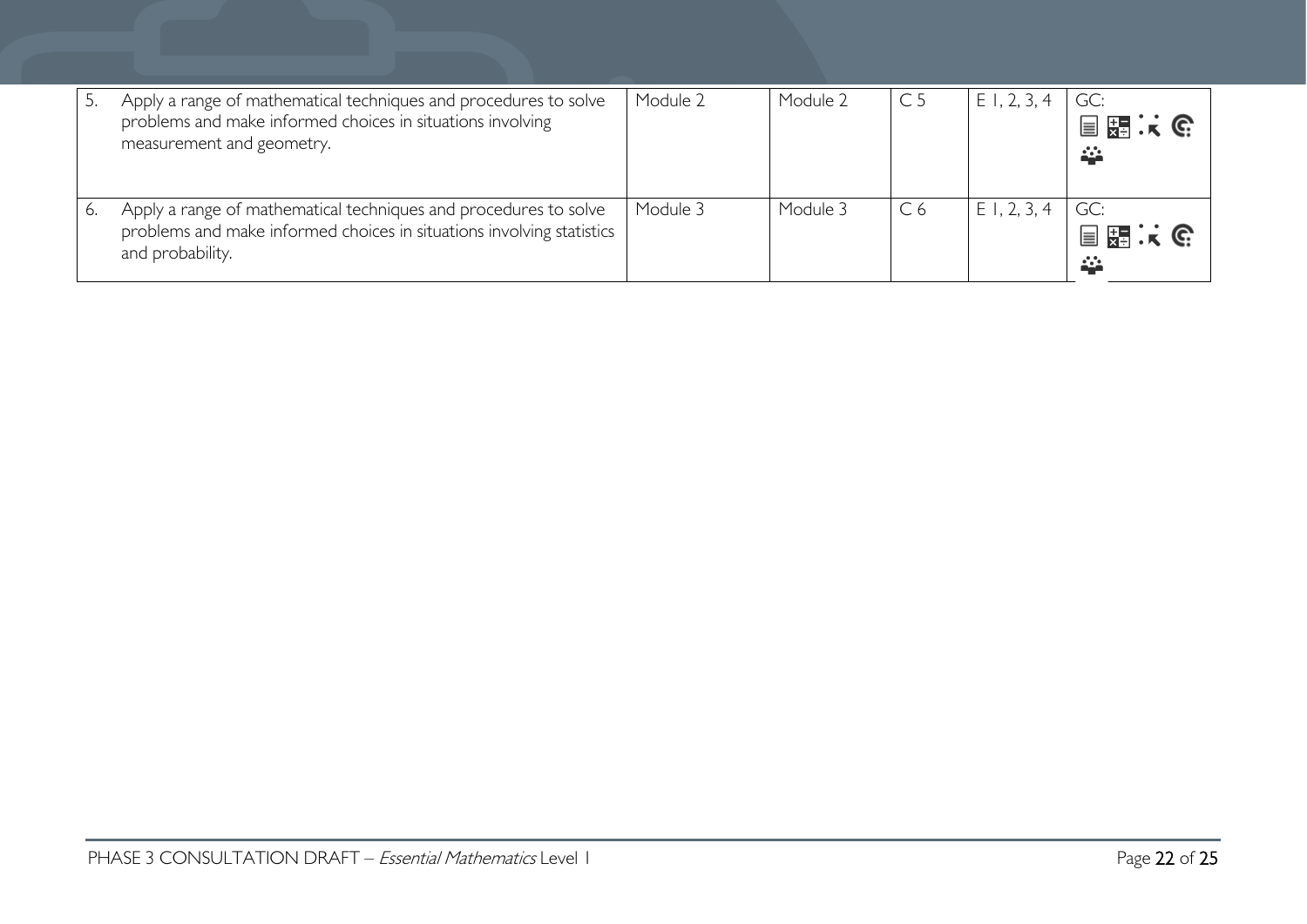# <span id="page-22-0"></span>Appendix 2 - Alignment to Curriculum Frameworks

The content and assessment in this course is designed to enable learners who successfully complete the course to demonstrate evidence of 'Numeracy Level 3' of the Australian Core Skills Framework.

# <span id="page-22-1"></span>Appendix 3 - Work Requirements

<span id="page-22-2"></span>Module 1 Work Requirements Specifications

Focus Area: Personal Futures

#### Title of Work Requirement: Multiplicative Thinking and Algebraic Reasoning

Mode /Format: Short response (question and answer / interview)

#### Learning Outcomes: 1,2,3,4

Description: Learners will complete a series of short responses where they will employ a range of mathematical techniques and procedures, problem solving strategies and mathematical reasoning to make informed choices relating to personal situations involving proportion and algebra.

#### Size:  $10 \times 50$  word responses

**Timing:** Ongoing throughout module

External agencies: At teacher discretion

#### Relevant criteria:

- Criterion I<sup>I</sup> all elements
- Criterion 2: all elements
- Criterion 3: all elements
- Criterion 4: all elements

#### <span id="page-22-3"></span>Module 2 Work Requirements Specifications

#### Focus Area: Personal Futures

#### Title of Work Requirement: Measurement and Geometric Reasoning

Mode /Format: Short response (question and answer / interview)

#### Learning Outcomes: 1,2,3,5

Description: Learners will complete a series of short responses where they will employ a range of mathematical techniques and procedures, problem solving strategies and mathematical reasoning to make informed choices relating to personal situations involving measurement and geometry.

#### Size:  $10 \times 50$  word responses

Timing: Ongoing throughout module

External agencies: At teacher discretion

#### Relevant criteria:

- Criterion 1: all elements
- Criterion 2: all elements
- Criterion 3: all elements
- Criterion 5: all elements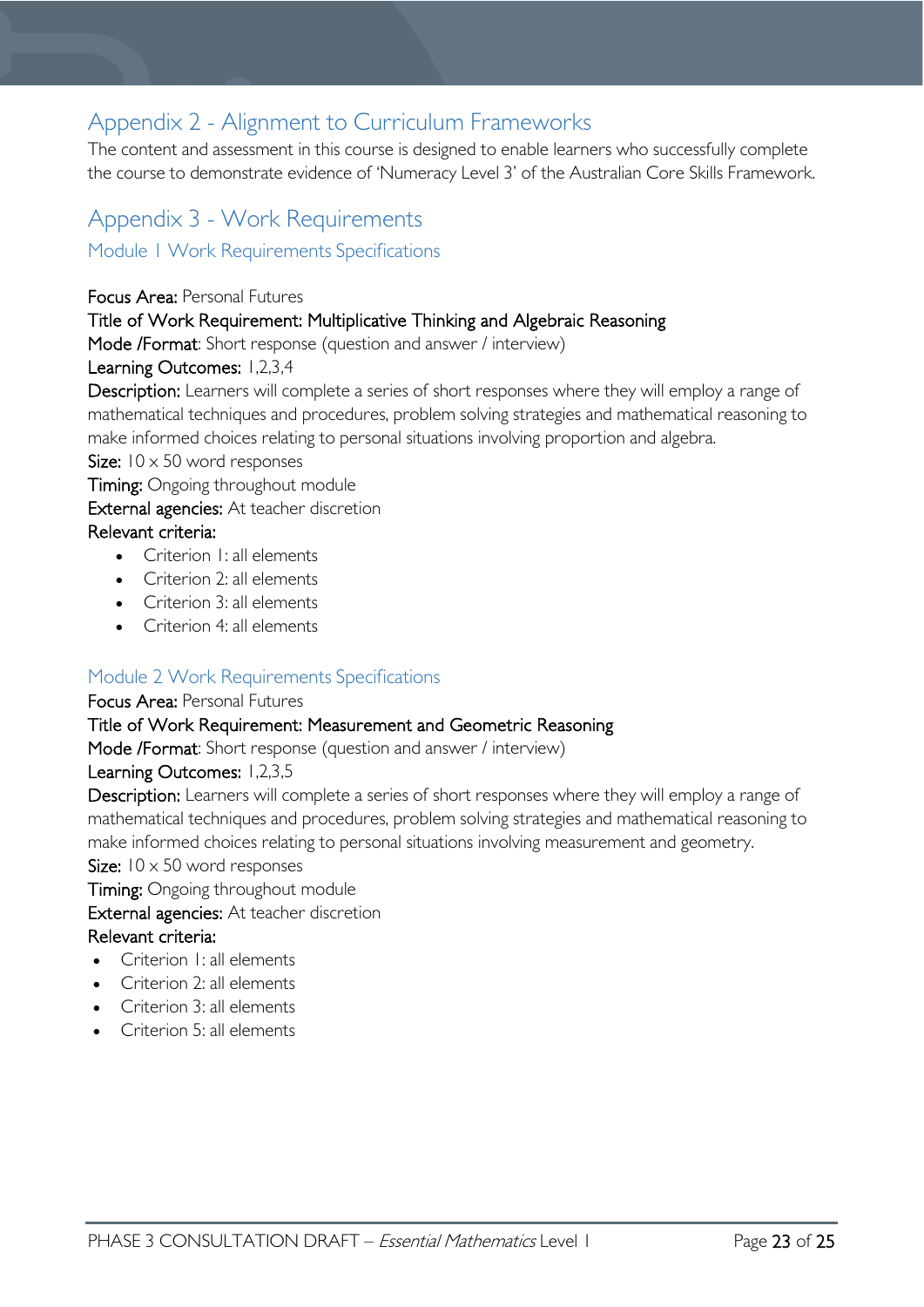#### <span id="page-23-0"></span>Module 3 Work Requirements Specifications

#### Focus Area: Personal Futures

Title of Work Requirement: Data Collection and Analysis Project

Mode /Format: Project

#### Learning Outcomes: 1,2,3,6

Description: Learners will complete a data collection and analysis project where they will employ a range of mathematical techniques and procedures, problem solving strategies and mathematical reasoning to make informed choices relating to personal situations involving probability and statistics. Size: 500 words and/or 3 minutes multimodal presentation.

Timing: Ongoing throughout module

#### External agencies: At teacher discretion

#### Relevant criteria:

- Criterion 1: all elements
- Criterion 2: all elements
- Criterion 3: all elements
- Criterion 6: all elements

# <span id="page-23-1"></span>Appendix 4 – General Capabilities and Cross-Curriculum Priorities

Learning across the curriculum content, including the cross-curriculum priorities and general capabilities, assists students to achieve the broad learning outcomes defined in the Alice Springs (Mparntwe) Education Declaration (December 2019).

General Capabilities:

The general capabilities play a significant role in the Australian Curriculum in equipping young Australians to live and work successfully in the twenty-first century.

In the Australian Curriculum, capability encompasses knowledge, skills, behaviours and dispositions. Students develop capability when they apply knowledge and skills confidently, effectively and appropriately in complex and changing circumstances, in their learning at school and in their lives outside school.

The general capabilities include:

- Critical and creative thinking  $\mathbb{C}$
- Ethical understanding  $\div$
- Information and communication technology capability  $\ddot{\cdot}$
- Intercultural understanding •
- Literacy
- Numeracy
- Personal and social capability  $\triangleq$

#### Cross-Curriculum Priorities:

Cross-curriculum priorities enable students to develop understanding about and address the contemporary issues they face, for their own benefit and for the benefit of Australia as a whole. The priorities provide national, regional and global dimensions which will enrich the curriculum through development of considered and focused content that fits naturally within learning areas. Incorporation of the priorities will encourage conversations between students, teachers and the wider community.